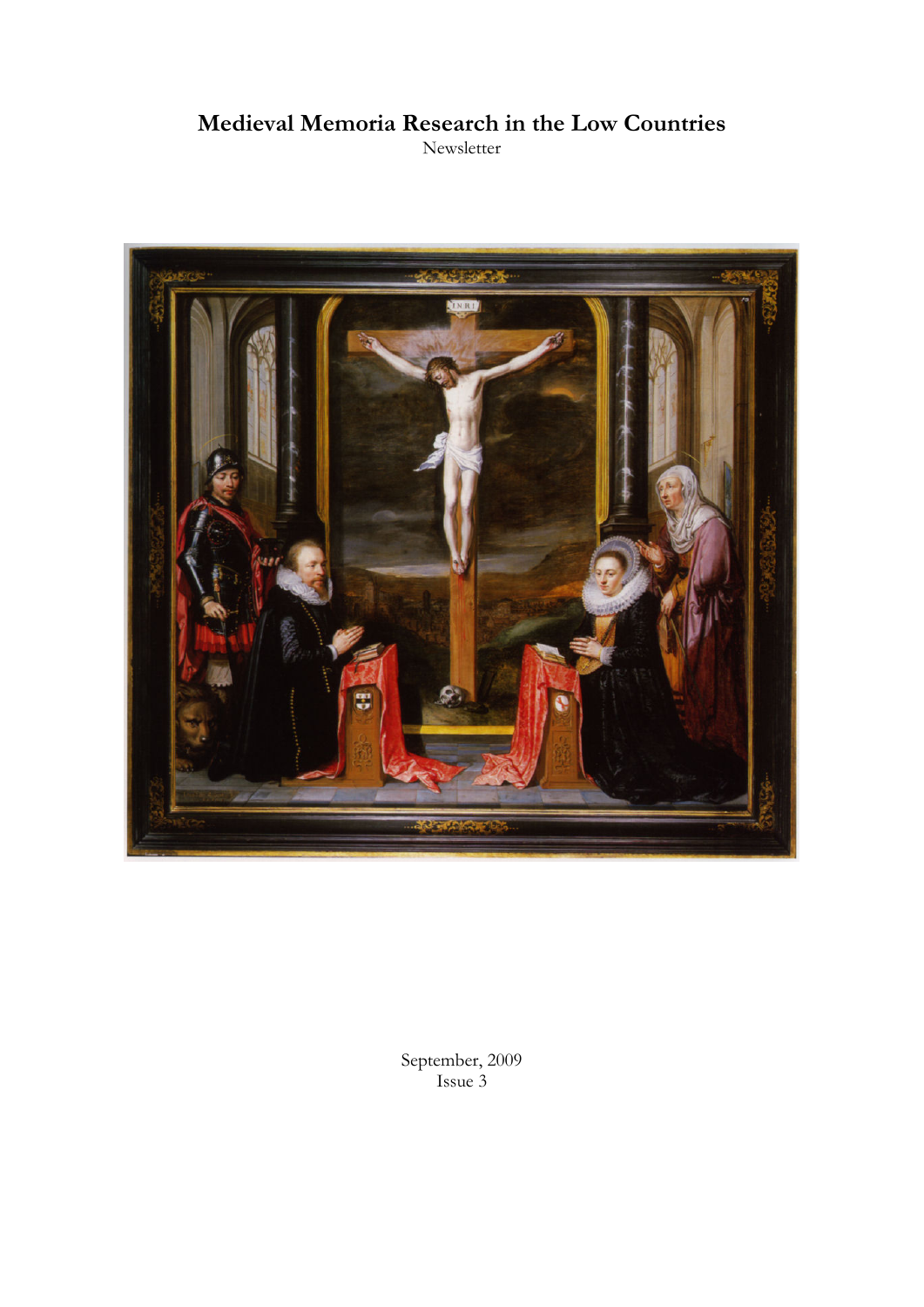## **Table of contents**

Editorial - by Truus van Bueren

Publications

- › Recent publications
- › Books (tables of contents)

Symposia and congresses

- › Fifth Symposium on Memoria Research
- › International Medieval Congress Leeds 2010 'Travel and Exploration'
- › Colloquium on the text edition of: Het necrologium van de Sint-Cornelius- en Cyprianusabdij van Ninove
- › The Jesuits of the Low Countries
- › Call for papers: Monuments and Commemoration in Later Medieval and Early Modern Europe

#### Other news

- › MeMO progress report
- › A New Website: *Medieval Memoria Online* by Charlotte Dikken
- › *Memoria in beeld / Representations of memoria* by Fenna Visser
- › *Commemoration in the convent of Mariënpoel: prayer and politics.* A Rich Internet Application – by Truus van Bueren and Leen Breure
- › *Jeruzalemvaarders in Beeld / Representations of pilgrims to Jerusalem.* A new database
- › Reminder: A request for your aid in the development of a bibliography on medieval *memoria* – by Viera Bonenkampová and Kim Ragetli
- › The Church Monuments Essay Prize
- › Commemoration and Community in City Churches by Chistian Steer
- › Work in progress: watersheds in Dutch memorial culture by Kees Kuiken
- › Pilgrims insignia, a new Website

We would like to thank the Museum Catharijneconvent in Utrecht and the Regionaal Archief in Leiden for giving us permission to publish images of the works of art and documents in their collections.

Frontpage: *Crucifixion with Adriaan van Meuzenbroek and Anna Eland*, Jan van Ravenstein (signed), 1618, panel 128x144,5 cm. Museum Catharijneconvent, Utrecht, stCC s30. Origins: Den Bosch, Janskerk or a house church in Dordrecht.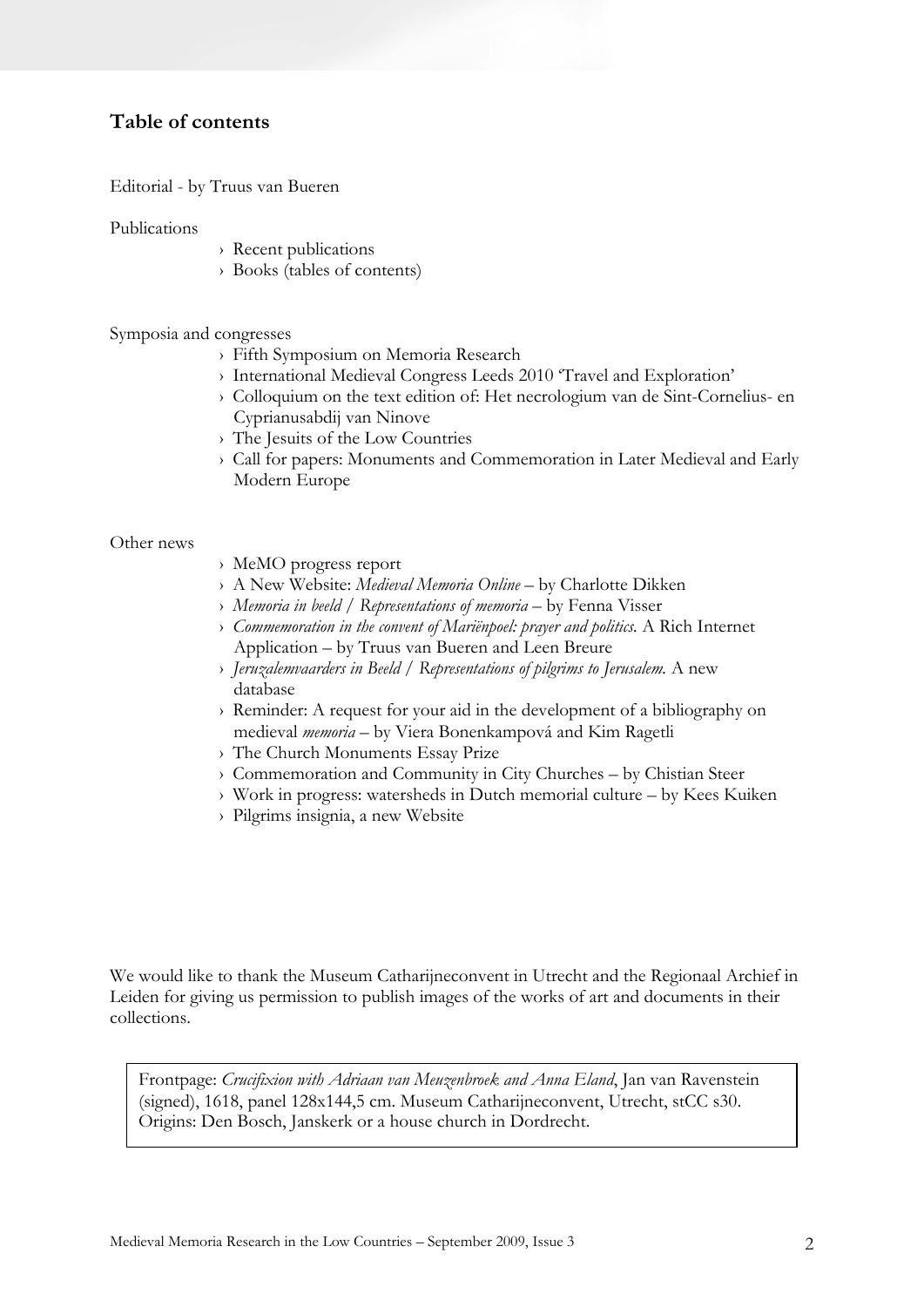Welcome to the third issue of the newsletter *Medieval Memoria Research in the Low Countries* (MMR). In this online newsletter you will find information on the work of scholars who research medieval *memoria* in the broad sense of the word. *Medieval Memoria Research in the Low Countries* contains three sections: 'publications', 'symposia and congresses', and 'other news'. In the section 'other news', you will find information about for instance new Ph.D. researchers, new projects or other new initiatives concerning medieval *memoria* research.

This newsletter is created to inform scholars and other interested people of current developments concerning the research of the commemoration of the dead, and of commemorative practices in the Low Countries. We do not wish to impose strict limitations upon the newsletter and its contents. For instance, Dutch and Belgian Ph.D. researchers, looking into *memoria* and related subjects outside of the Low Countries, can also present their work in this newsletter.

As was the case in previous issues of MMR, the current issue contains announcements for a wide variety of research projects, new publications and upcoming congresses. This issue also contains several announcements of international conferences and other events. The aim of these events is to enhance international contacts between European scholars of *memoria* and related subjects. These congresses offer an excellent opportunity to put the *memoria* research of the Low Countries in the spotlight.

The newsletter has been set up as part of the Utrecht research project *The functions of art, ritual and text in medieval memoria*. Charlotte Dikken, who is a Ph.D. researcher (AIO) at Utrecht University, is the newsletter's editor-in-chief.

Readers are invited to inform us of news about congresses, publications, projects and other related subjects, so that these subjects may be included in our future issues. Please consult the colophon for our contact information.

#### Truus van Bueren

Project leader of *The functions of art, ritual and text in medieval memoria* 

21 to outfairehous in restaurant not lie van to ba wallenair dzie lb gr hi llevel nie sa na van en daer vort onle vrouwe of glieftofeertop mende her colle viv 1 9 The adriant vand boothorth gaf linte poten The Horn's van wingnerden gaf f harrhome? The tan nan boechosth gaf linte tacob Are tan pan boertozie gar ture iarop<br>Are tan van de werf gar l' tan ewangelik<br>Are wille concributel gar liner pouwels ter mit vrouwe van kans gaf linte philps The main state of the state of the particle of the particle of the particle of the main state of the main state of the main state. And the state of the control of the control of the state of the state of the state of the the um die ballert um dunocrde die guf finte

Page from the register of donations (*memorie boeck*) from the convent of Marïenpoel, near Leyden, with the donations of the statues of the apostles for the convent church (paper, RAL Kloosterarchieven 889, 12v).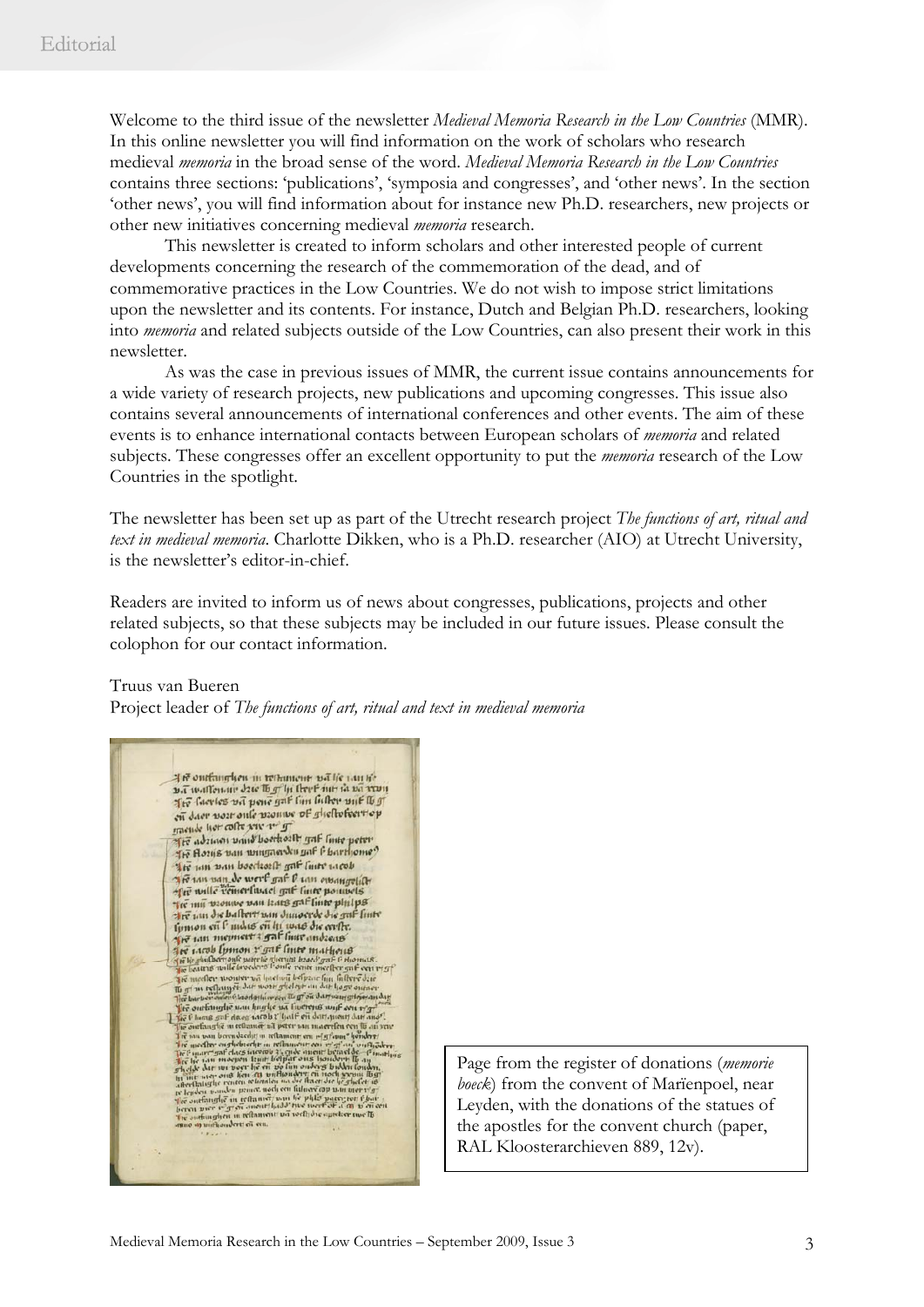# **Recent publications**

The following list of publications does not represent a complete bibliography about medieval *memoria*, but is only intended to provide the reader with the most recent titles. This list is an addition to the original list published in the first newsletter. For the complete list of publications featured in MMR, please visit our website: http://mmr.let.uu.nl/pages/archive-publications.html.

2007

- Dirk van de Perre, 'Het Kapittelboek van de Ninoofse abdij (1185-1652)', in: *Analecta Praemonstratensia* 83 (2007), 128-155.

## 2008

- Dominique Allart, *La peinture du XV<sup>e</sup> et du début du XVI<sup>e</sup> siècle dans les collections publiques de Liège* (Bruxelles, 2008).
- Jens Lieven, *Adel, Herrschaft und Memoria. Studien zur Erinnerungskultur der Grafen von Kleve und Geldern im Hochmittelalter (1020 bis 1250)* (Bielefeld, 2008).
- Dirk van de Perre, 'Het necrologium van de Sint-Cornelius- en Sint-Cyprianusabdij van Ninove. Tekstuitgave van de oudste twee necrologia (1185/1188-1651 en 1652-1694) met inleiding en annotaties (with an English Summary)', in: *Analecta Praemonstratensia* 84 (2008), 5-249*.*

## 2009

- Alexander Andrée, 'Lachrymose Eloquence: Hebrew Heritage and Roman Rhetoric in Gilbert the Universal's Gloss on Lamentations', in: *Negotiating Heritage. Memories of the Middle Ages*, ed. Mette B. Bruun, Stephanie Glaser (Turnhout, 2009).
- A. Alduc-Le Bagousse (ed.), *Inhumations de prestige ou prestige de l'inhumation? Expressions du pouvoir dans l'au-delà (IVe -XVe siècle)* (Turnhout, 2009).
- Stijn Bossuyt, 'Founding a Memory: The Legitimation of 'Memoria' Foundations in Flanders c. 1100–1350 (Lille, Saint-Omer, and Bruges)', in: *Negotiating Heritage. Memories of the Middle Ages*, ed. Mette B. Bruun, Stephanie Glaser (Turnhout, 2009).
- Magnar Breivik, "The Lord enlighten our children that they may know the Way that leads to Prosperity': The Seven Deadly Sins, AD 1933', in: *Negotiating Heritage. Memories of the Middle Ages*, ed. Mette B. Bruun, Stephanie Glaser (Turnhout, 2009).
- Jørgen Bruhn, 'From Reference to Deferment: Ekphrasis, Authority, and Fiction in Chrétien de Troyes', in: *Negotiating Heritage. Memories of the Middle Ages*, ed. Mette B. Bruun, Stephanie Glaser (Turnhout, 2009).
- Mette B. Bruun, Stephanie Glaser (ed.), *Negotiating Heritage. Memories of the Middle Ages* (Turnhout, 2009).
- Mette B. Bruun, 'The Wilderness as 'lieu de mémoire': Literary Deserts of Cîteaux and La Trappe', in: *Negotiating Heritage. Memories of the Middle Ages*, ed. Mette B. Bruun, Stephanie Glaser (Turnhout, 2009).
- M. Cassidy-Welch, P. Sherlock (ed.), *Practices of Gender in Late Medieval and Early Modern Europe* (Turnhout, 2009).
- Svein Aage Christoffersen, 'Ambiguity and the Fullness of Time: The Sacred and the Profane in Caravaggio's Paintings', in: *Negotiating Heritage. Memories of the Middle Ages*, ed. Mette B. Bruun, Stephanie Glaser (Turnhout, 2009).
- Jens Fleischer, 'Spolia as Architectural Memory: A Ritualized Integration of the Past into the Present', in: *Negotiating Heritage. Memories of the Middle Ages*, ed. Mette B. Bruun, Stephanie Glaser (Turnhout, 2009).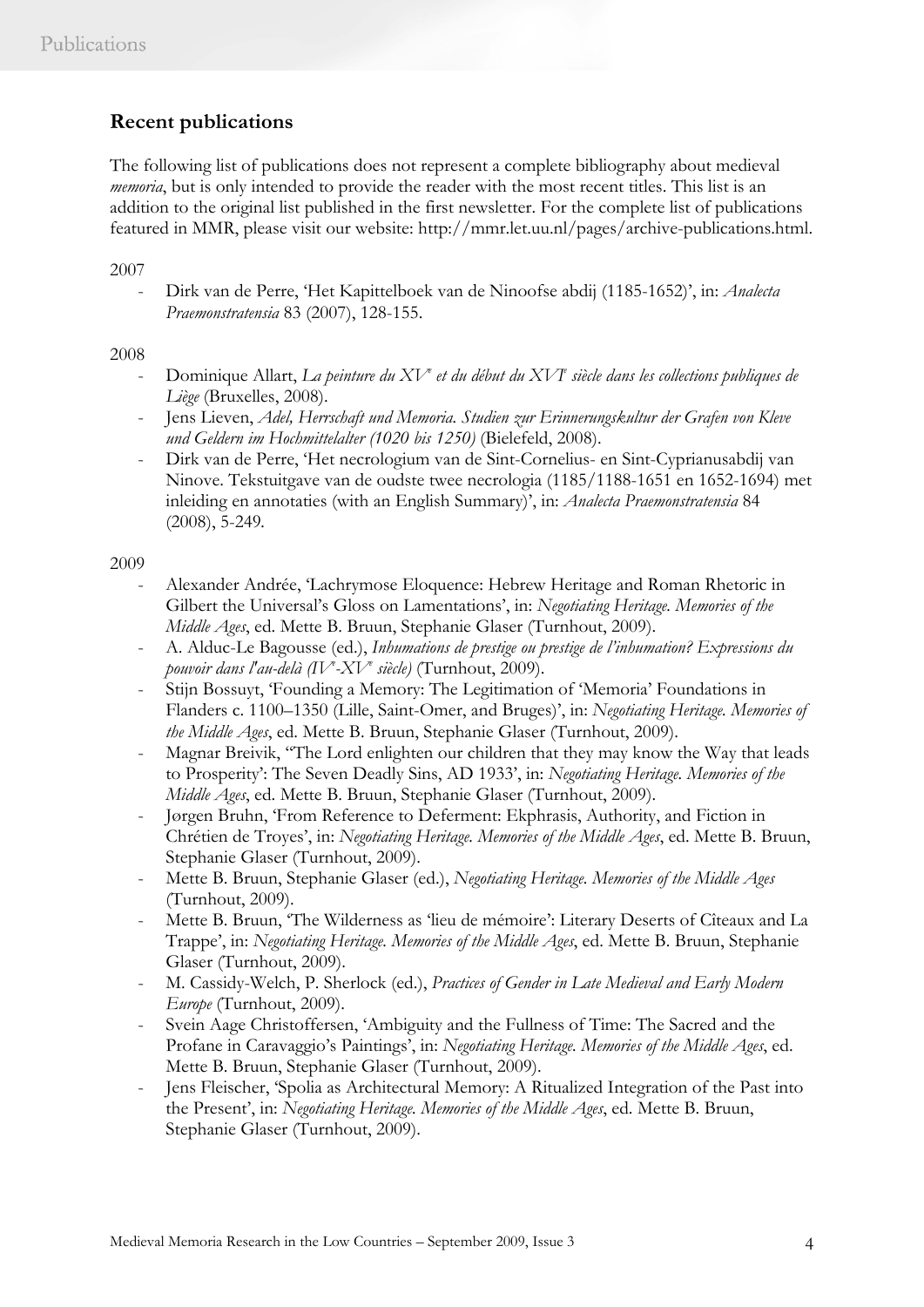- Martin Gosman, 'The Ceremonial in the Estates General of France', in: *Negotiating Heritage. Memories of the Middle Ages*, ed. Mette B. Bruun, Stephanie Glaser (Turnhout, 2009).
- Ananya Jahanara Kabir, 'Transnational Medieval Utopias', in: *Negotiating Heritage. Memories of the Middle Ages*, ed. Mette B. Bruun, Stephanie Glaser (Turnhout, 2009).
- Kirstin Kennedy, 'Fame, Memory, and Literary Legacy: Jorge Manrique and the 'Coplas por la muerte de su padre'', in: *Negotiating Heritage. Memories of the Middle Ages*, ed. Mette B. Bruun, Stephanie Glaser (Turnhout, 2009).
- J. Luxford (ed.), *Studies in Carthusian Monasticism in the Late Middle Ages* (Turnhout, 2009).
- Mia Münsterswendsen, 'Medieval 'Virtuosity': Classroom Practice and the Transfer of Charismatic Power in Medieval Scholarly Culture c. 1000–1230', in: *Negotiating Heritage. Memories of the Middle Ages*, ed. Mette B. Bruun, Stephanie Glaser (Turnhout, 2009).
- Nils Holger Petersen, 'Truth and Representation: The Medieval Good Friday Reproaches and Modern Music', in: *Negotiating Heritage. Memories of the Middle Ages*, ed. Mette B. Bruun, Stephanie Glaser (Turnhout, 2009).
- M. B. Pranger, 'Devotion and the Present: Memory and Oblivion', in: *Negotiating Heritage. Memories of the Middle Ages*, ed. Mette B. Bruun, Stephanie Glaser (Turnhout, 2009).
- Ettore Rocca, 'Emil Nolde's 'The Last Supper': An Interpretation in Light of the History of Iconography', in: *Negotiating Heritage. Memories of the Middle Ages*, ed. Mette B. Bruun, Stephanie Glaser (Turnhout, 2009).
- Els Rose, *Ritual Memory. The Apocryphal Acts and Liturgical Commemoration in the Early Medieval West (c. 500-1215)* (Leiden - Boston, 2009).
- Sheila Sweetinburgh, 'Eternal Town Servants: Civic Elections and the Stuppeny Tombs of New Romney and Lydd', in: *Negotiating Heritage. Memories of the Middle Ages*, ed. Mette B. Bruun, Stephanie Glaser (Turnhout, 2009).
- Arjo Vanderjagt, 'Ritualizing Heritage: Jason and the Argonauts at the Burgundian. Feast of the Pheasant (1454)', in: *Negotiating Heritage. Memories of the Middle Ages*, ed. Mette B. Bruun, Stephanie Glaser (Turnhout, 2009).
- Wim Verbaal, 'Bernard of Clairvaux's School of Oblivion', in: *Negotiating Heritage. Memories of the Middle Ages*, ed. Mette B. Bruun, Stephanie Glaser (Turnhout, 2009).

Review: Llewellyn Bogaers, *Aards, betrokken en zelfbewust. De verwevenheid van cultuur en religie in katholiek Utrecht, 1300 – 1600* & Ch.H. Parker, *Faith on the Margin. Catholics and Catholicism in the Dutch Golden Age* (Cambridge Mass. Londen 2008)

- Anne-Laure Van Bruaene, 'Vrome daden en gedachten. Een revisionistische kijk op het katholieke verleden van Nederland', in: *Bijdragen en Mededelingen betreffende de Geschiedenis der Nederlanden* 124-1 (2009), 57-64.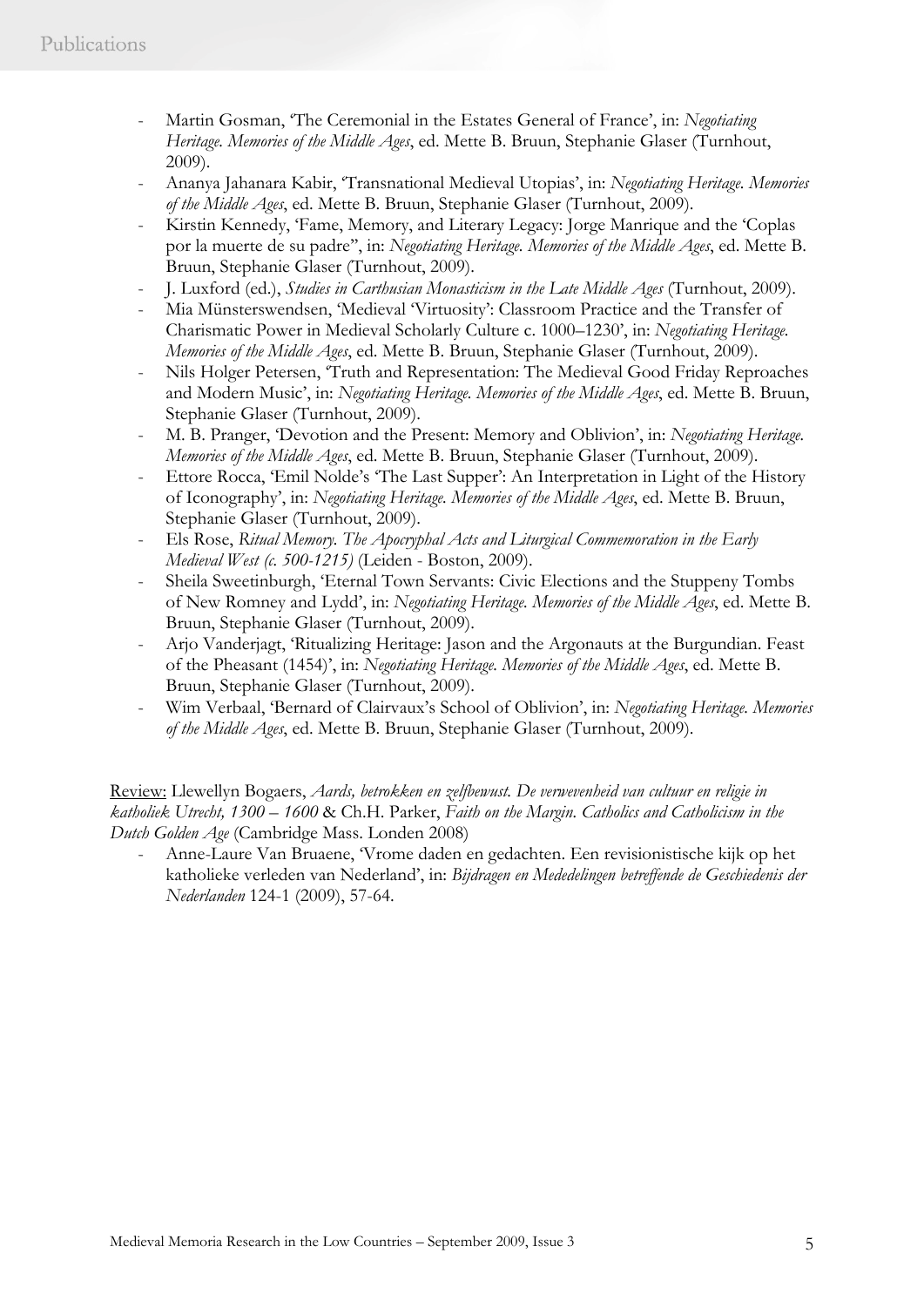# **Books (tables of contents)**

**Mette B. Bruun, Stephanie Glaser (ed.),** *Negotiating Heritage. Memories of the Middle Ages*  (Turnhout, Brepols, 2009).

For additional information, please consult the publisher's website: http://www.brepols.net/catalogue/

A key impulse of cultural transmission is engaging with the past for the benefit of the present. In seventeen essays on subjects that range from Paschasius Radbertus to Orhan Pamuk, the *Regularis Concordia* to Kurt Weill, and from Augustine to Adorno, *Negotiating Heritage* examines specific historical case-studies that reveal the appropriation, modification, or repudiation of a legacy.

The overall focus of this interdisciplinary volume is memory: medieval conceptions of memory, resonances of the Middle Ages in later periods, and memory as a heuristic methodological device. Through tokens or other vestiges of the past - the physical memorial of a tomb, the ritualized retention of past acts or structures, the reverberations of a doctrinal, literary, musical, or iconographic *topos*, or the symbolic reminiscences of a past ideal - memory acts as the manifestation of something absent. This anthology studies such tokens in a way that provides a fruitful new perspective for the field of research into memory, and explores the



methodological dimension of issues of heritage, genealogy, and tradition. Furthermore, *Negotiating Heritage* also probes the reception and construction of the Middle Ages in later periods, exploring the shifting territory of the meaning of the medieval itself. In its movement between medievalism and the medieval period, *Negotiating Heritage* is an important and scholarly contribution to both established and emerging trends in critical thought.

#### Contents

List of Tables List of Figures and Colour Plates Acknowledgements

Introduction METTE B. BRUUN AND STEPHANIE A. GLASER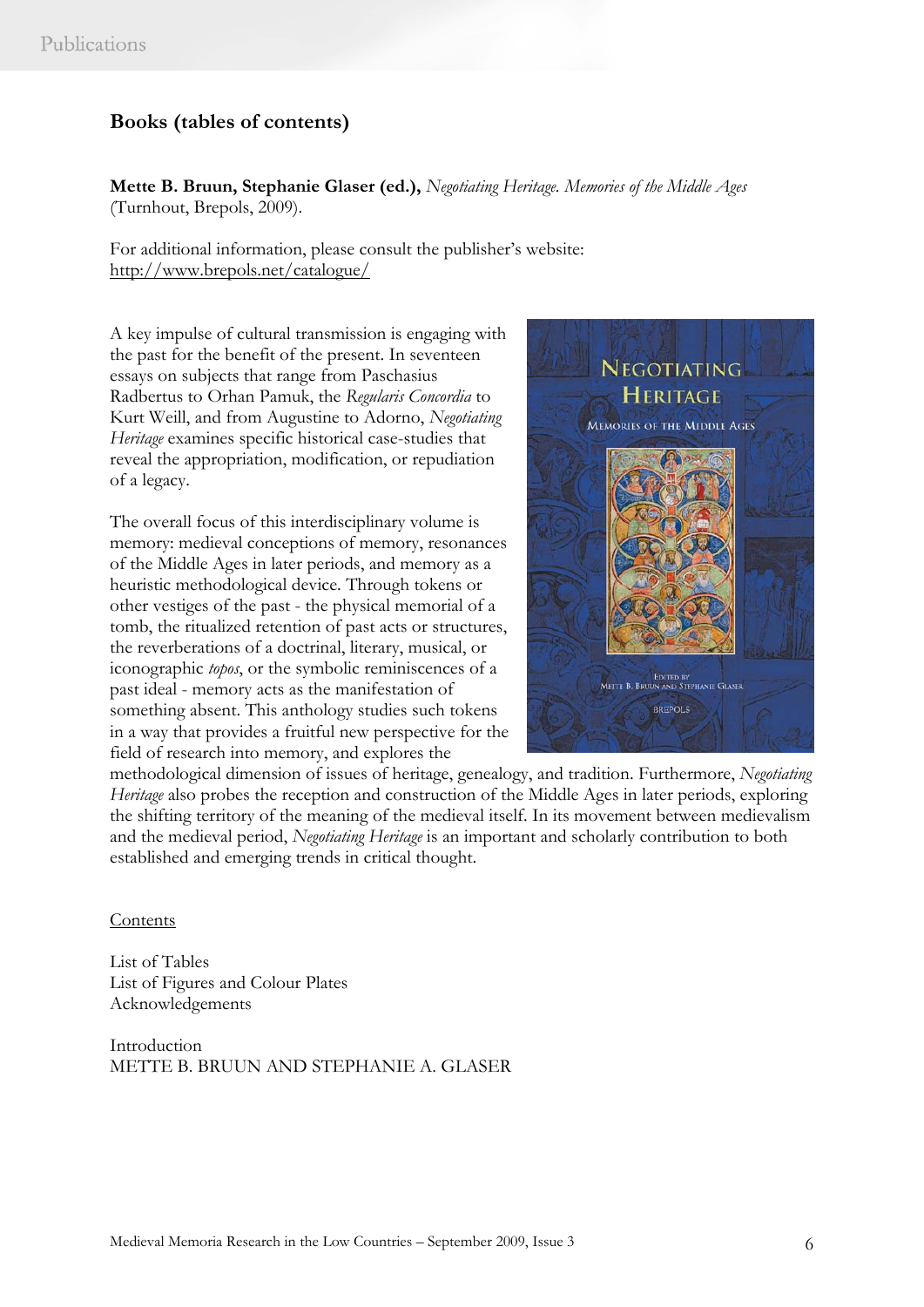#### **Authority and Heritage**

#### Introduction

The Wilderness as 'lieu de mémoire': Literary Deserts of Cîteaux and La Trappe METTE B. BRUUN

Medieval 'Virtuosity': Classroom Practice and the Transfer of Charismatic Power in Medieval Scholarly Culture c. 1000–1230 MIA MÜNSTERSWENDSEN

Lachrymose Eloquence: Hebrew Heritage and Roman Rhetoric in Gilbert the Universal's Gloss on Lamentations ALEXANDER ANDRÉE

From Reference to Deferment: Ekphrasis, Authority, and Fiction in Chrétien de Troyes JØRGEN BRUHN

Fame, Memory, and Literary Legacy: Jorge Manrique and the 'Coplas por la muerte de su padre' KIRSTIN KENNEDY

### **Ritual Commemoration**

Introduction

Founding a Memory: The Legitimation of 'Memoria' Foundations in Flanders c. 1100–1350 (Lille, Saint-Omer, and Bruges) STIJN BOSSUYT

Eternal Town Servants: Civic Elections and the Stuppeny Tombs of New Romney and Lydd SHEILA SWEETINBURGH

Ritualizing Heritage: Jason and the Argonauts at the Burgundian. Feast of the Pheasant (1454) ARJO VANDERJAGT

The Ceremonial in the Estates General of France MARTIN GOSMAN

#### **Memory and Oblivion**

Introduction

Bernard of Clairvaux's School of Oblivion WIM VERBAAL

Devotion and the Present: Memory and Oblivion M. B. PRANGER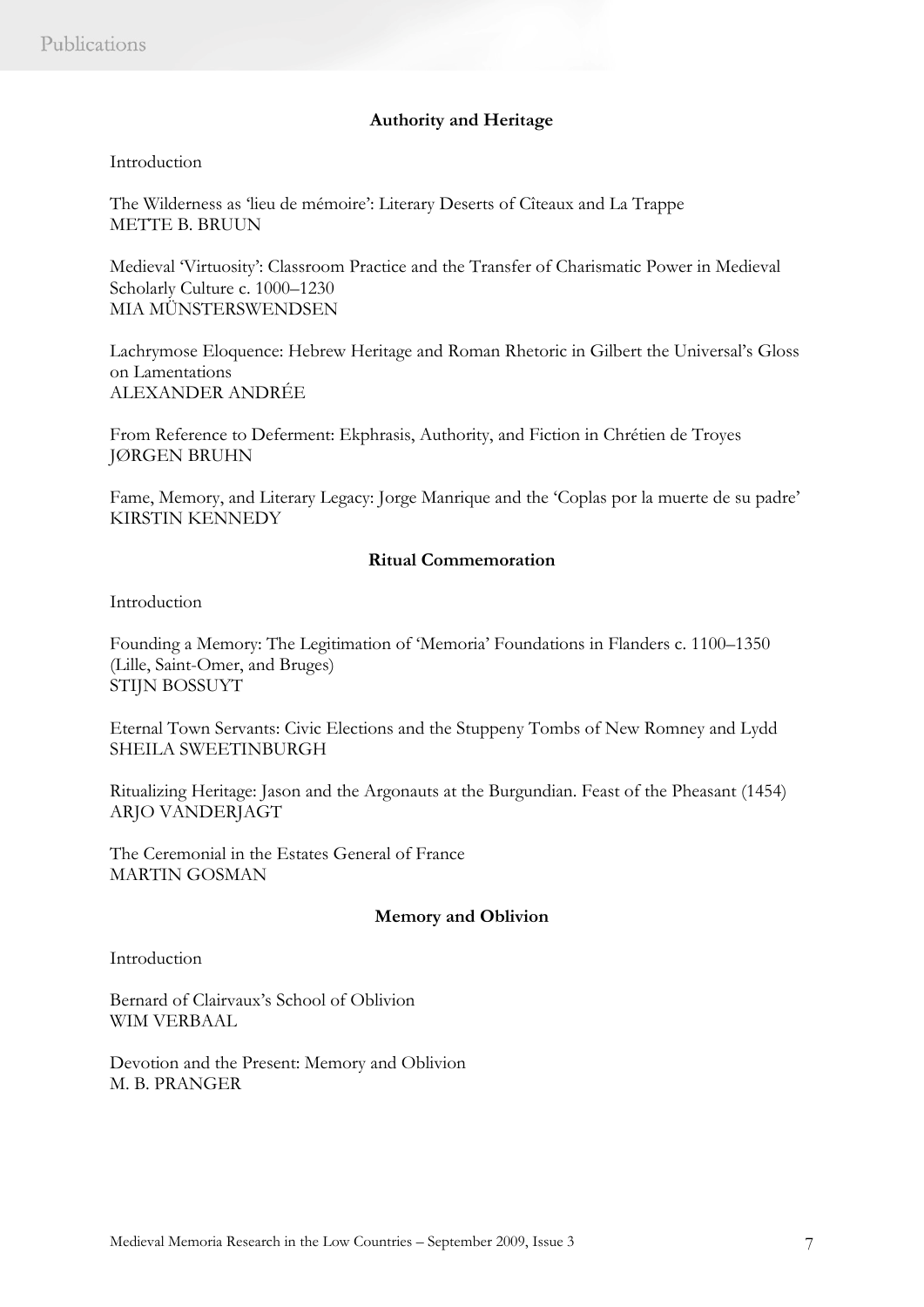### **Artistic Negotiations with the Medieval Heritage**

## Introduction

Spolia as Architectural Memory: A Ritualized Integration of the Past into the Present JENS FLEISCHER

Ambiguity and the Fullness of Time: The Sacred and the Profane in Caravaggio's Paintings SVEIN AAGE CHRISTOFFERSEN

Emil Nolde's 'The Last Supper': An Interpretation in Light of the History of Iconography ETTORE ROCCA

'The Lord enlighten our children that they may know the Way that leads to Prosperity': The Seven Deadly Sins, AD 1933 MAGNAR BREIVIK

Truth and Representation: The Medieval Good Friday Reproaches and Modern Music NILS HOLGER PETERSEN

Transnational Medieval Utopias ANANYA JAHANARA KABIR

**Contributors** Index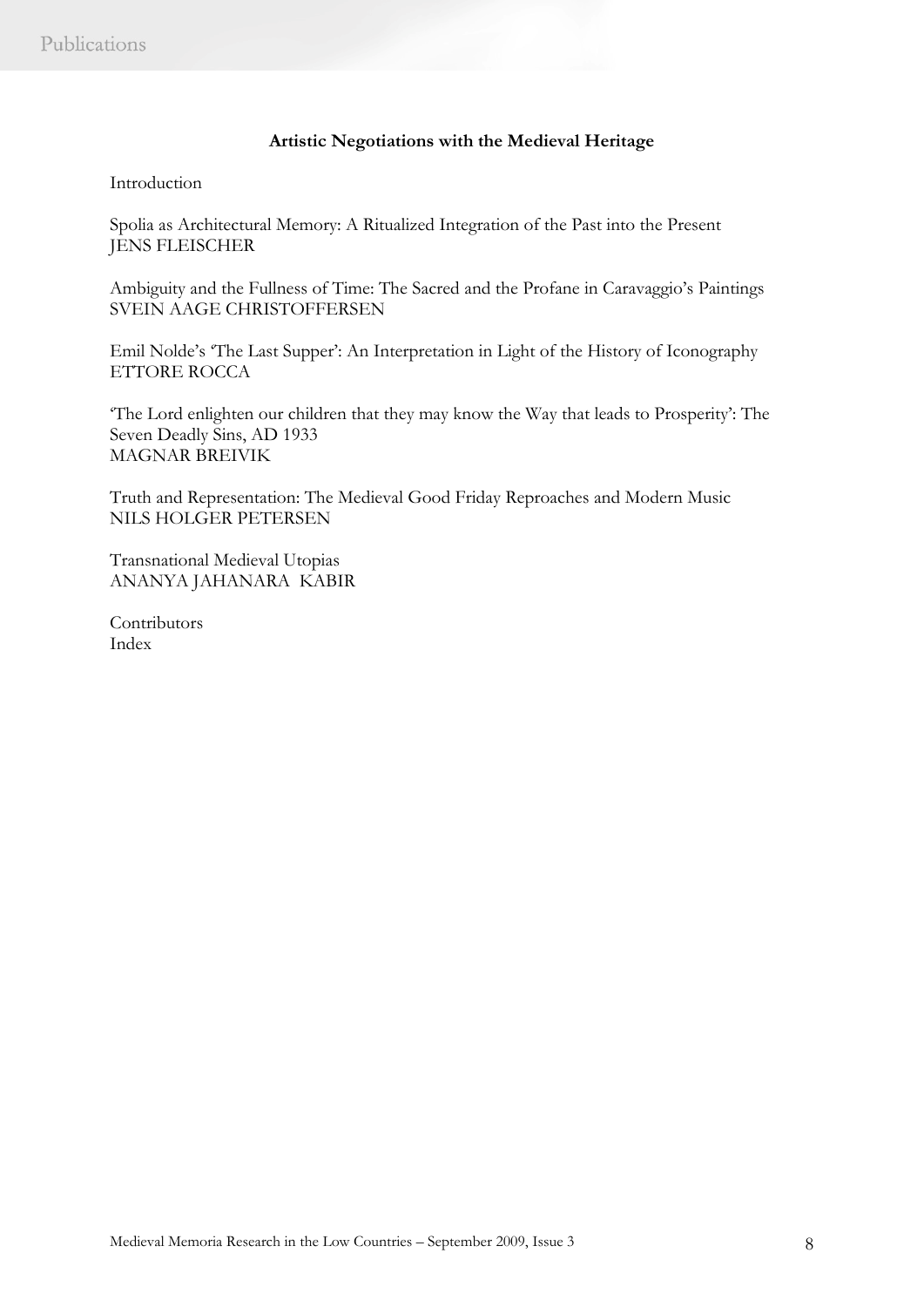**Els Rose**, *Ritual Memory. The Apocryphal Acts and Liturgical Commemoration in the Early Medieval West (c. 500-1215)* (Leiden - Boston, 2009).

### **Contents**

Preface List of abbreviations

General introduction

- 1. The question
- 2. Choices and design
- 3. The sources

Chapter 1. The apocryphal Acts and liturgical commemoration

- 1. The apocryphal Acts of the apostles: rejected or rooted?
- 2. Contemporary approaches to the phenomenon of apocrypha
- 3. Medieval approaches to the phenomenon of apocrypha
- 4. Conclusion

Chapter 2 Bartholomew: apostle against idols

- 1. Development of the cult
- 2. Apocryphal traditions
- 3. Lists of apostles and martyrologies
- 4. The liturgy of mass
- 5. The liturgy of the hours
- 6. Hymns
- 7. Conclusion

Chapter 3 Philip and James: brothers in cult

- 1. Development of the cult
- 2. Apocryphal traditions
- 3. Lists of apostles and martyrologies
- 4. The liturgy of mass
- 5. The liturgy of the hours
- 6. Hymns
- 7. Conclusion

Chapter 4 Matthew: sinner and saint

- 1. Development of the cult
- 2. Apocryphal traditions
- 3. Lists of apostles and martyrologies
- 4. The liturgy of mass
- 5. The liturgy of the hours
- 6. Hymns
- 7. Conclusion

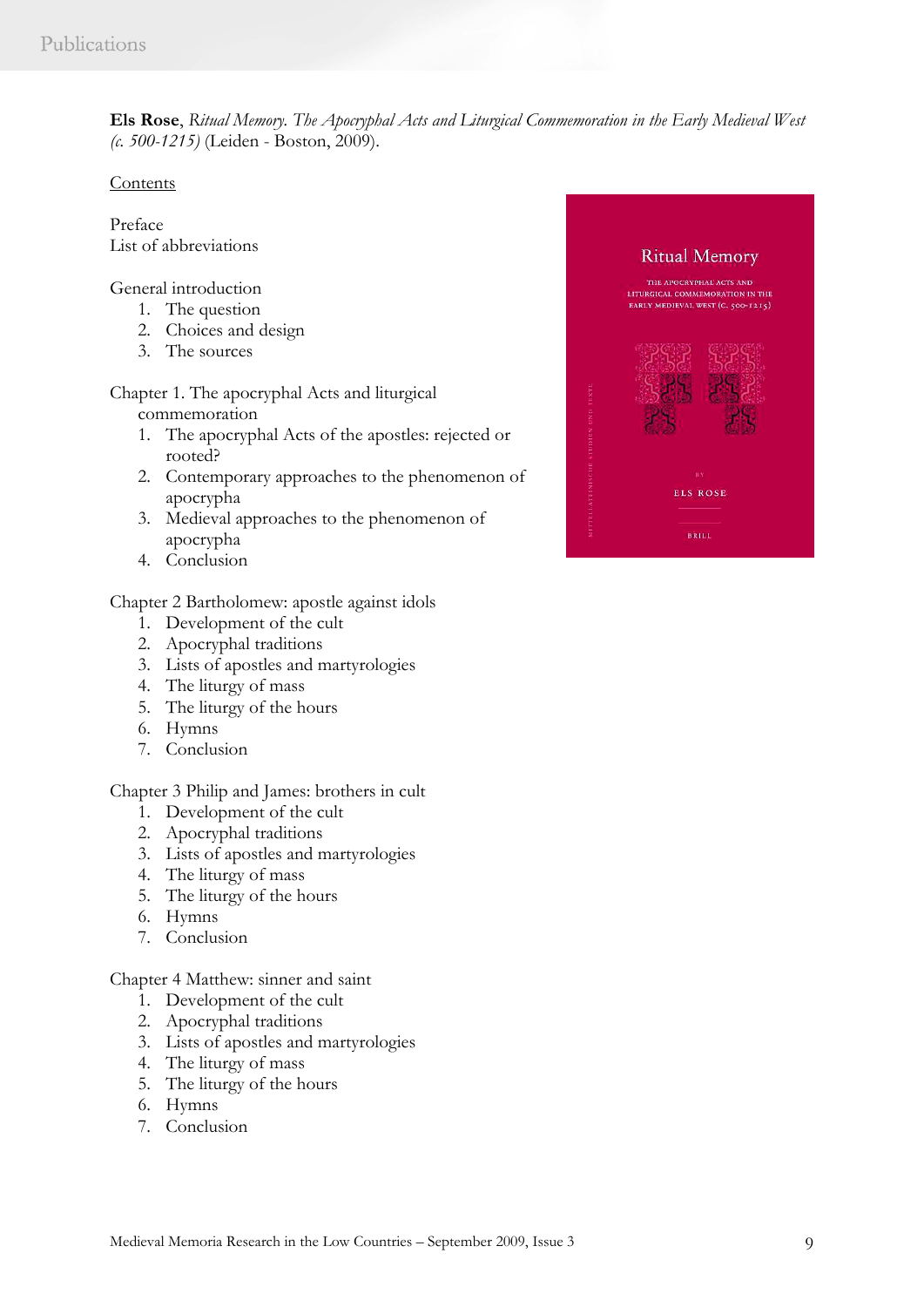### Chapter 5 Simon and Jude: brothers in martyrdom

- 1. Development of the cult
- 2. Apocryphal traditions
- 3. Lists of apostles and martyrologies
- 4. The liturgy of mass
- 5. The liturgy of the hours
- 6. Hymns
- 7. Conclusion

Chapter 6 Images of the apostles

- 1. The apostolic foundation of the church
- 2. Apostles and demons
- 3. Preachers of the gospel
- 4. The apostle and his companions
- 5. From eyewitness to bloodwitness
- 6. Apostles as individual saints and apostles as a collegium

Chapter 7 Epilogue

Bibliography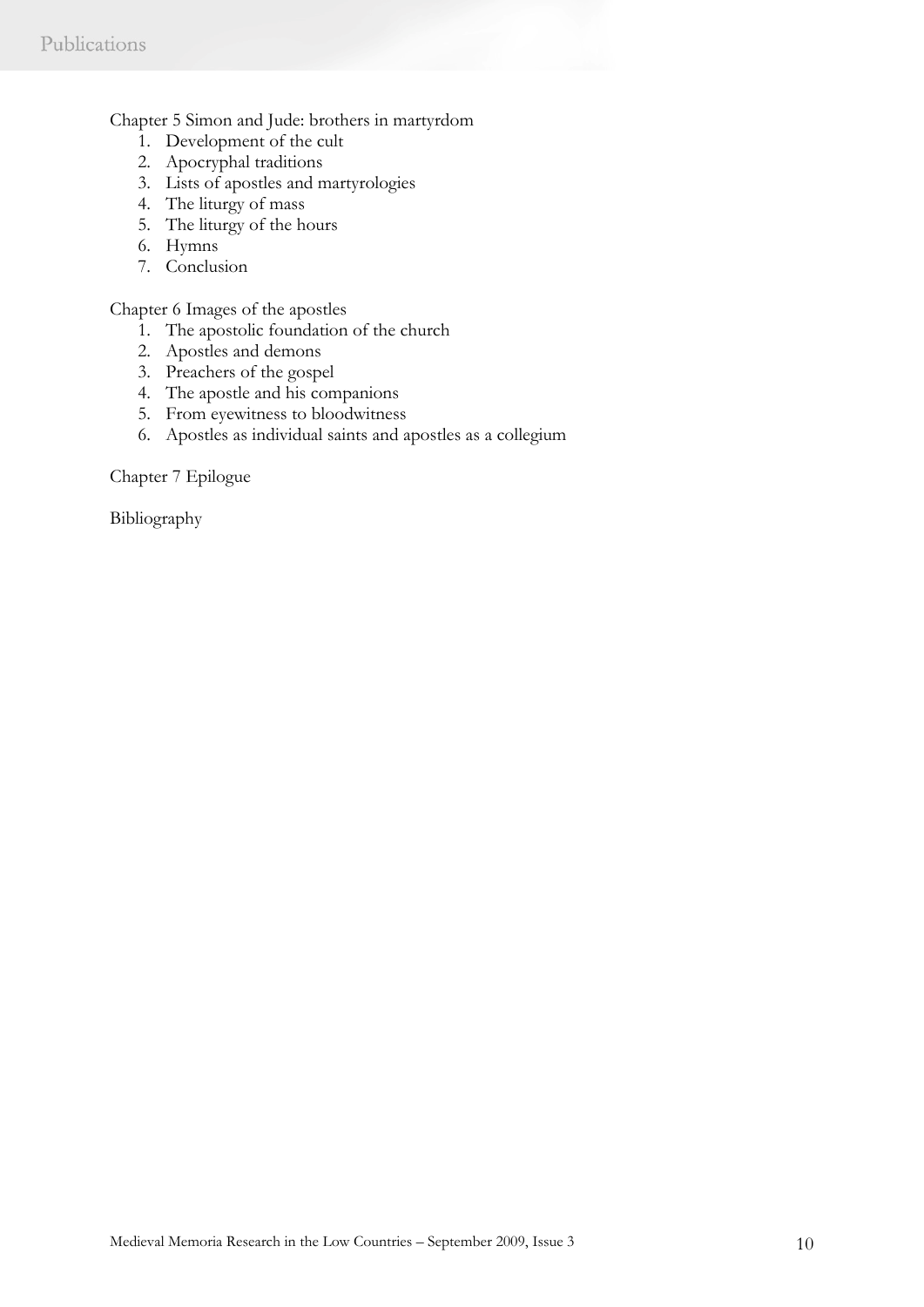# **Upcoming symposia and congresses**

## **Fifth Symposium on Memoria Research**

(organized by the University of Duisburg-Essen and Utrecht University)

| Date     | 25 September 2009                                            |
|----------|--------------------------------------------------------------|
| Location | Stadtarchiv in Dortmund: Märkische Straße 14, 44135 Dortmund |
| Language | German and English                                           |

The *Fifth Symposium on Memoria Research*, organized by the University of Duisburg-Essen and Utrecht University, will take place September 25th in Dortmund, Germany. Dutch scholars who wish to attend this symposium are requested to contact Truus van Bueren before the  $22<sup>nd</sup>$  of September (g.vanbueren@uu.nl). Scholars from abroad are requested to contact Caroline Horch (Caroline.Horch@t-online.de), also before the  $22<sup>nd</sup>$  of September.

#### Program:

| 10:30<br>10:45 | Reception, coffee and tea, etc.<br>Welcome                                                                                                                                                                                                                                                                                                                                                                                                                                            |
|----------------|---------------------------------------------------------------------------------------------------------------------------------------------------------------------------------------------------------------------------------------------------------------------------------------------------------------------------------------------------------------------------------------------------------------------------------------------------------------------------------------|
| 11:00          | Presentations of the Dutch participants (20 minutes each):<br>Rolf de Weijert: Towards MeMO DS. A description standard for <i>memoria</i><br>related source material<br>Viera Bonenkampovà: Late Medieval Remembrance of the Dead as a Tool in<br>the Cultural Construction of the Family: The Case of the Family van der Made<br>Truus van Bueren: The foundation of the convent of Mariënpoel. A Rich<br>internet Application as a Teaching Instrument for Medieval Memoria Culture |
| 12:10          | Discussion                                                                                                                                                                                                                                                                                                                                                                                                                                                                            |
|                | 12:30 - 15:00 Lunch and break                                                                                                                                                                                                                                                                                                                                                                                                                                                         |
| 15:00          | Presentations of the German participants (20 minutes each):<br>Walter Kettemann: Die Memorialüberlieferung des Klosters Pfäfers<br>Hartwig Kersken: (no title available)<br>$\overline{\phantom{a}}$<br>Jens Lieven: Rheinischen Grafen des 12. Jahrhunderts als Stifter<br>Viktor Wanka: (no title available)                                                                                                                                                                        |
| 16:35          | Discussion                                                                                                                                                                                                                                                                                                                                                                                                                                                                            |

### **International Medieval Congress Leeds 2010 'Travel and Exploration'**

The MeMO-project is hosting a sequence of four sessions during IMC Leeds 2010. In each of the themed sessions three papers will explore medieval *memoria* culture. If you would like to participate in one of the sessions by presenting a paper related to commemoration in the Middle Ages, we welcome your proposal before the 23<sup>rd</sup> of September on g.vanbueren@uu.nl. More information about the congress can be found on http://www.leeds.ac.uk/ims/imc/index.html.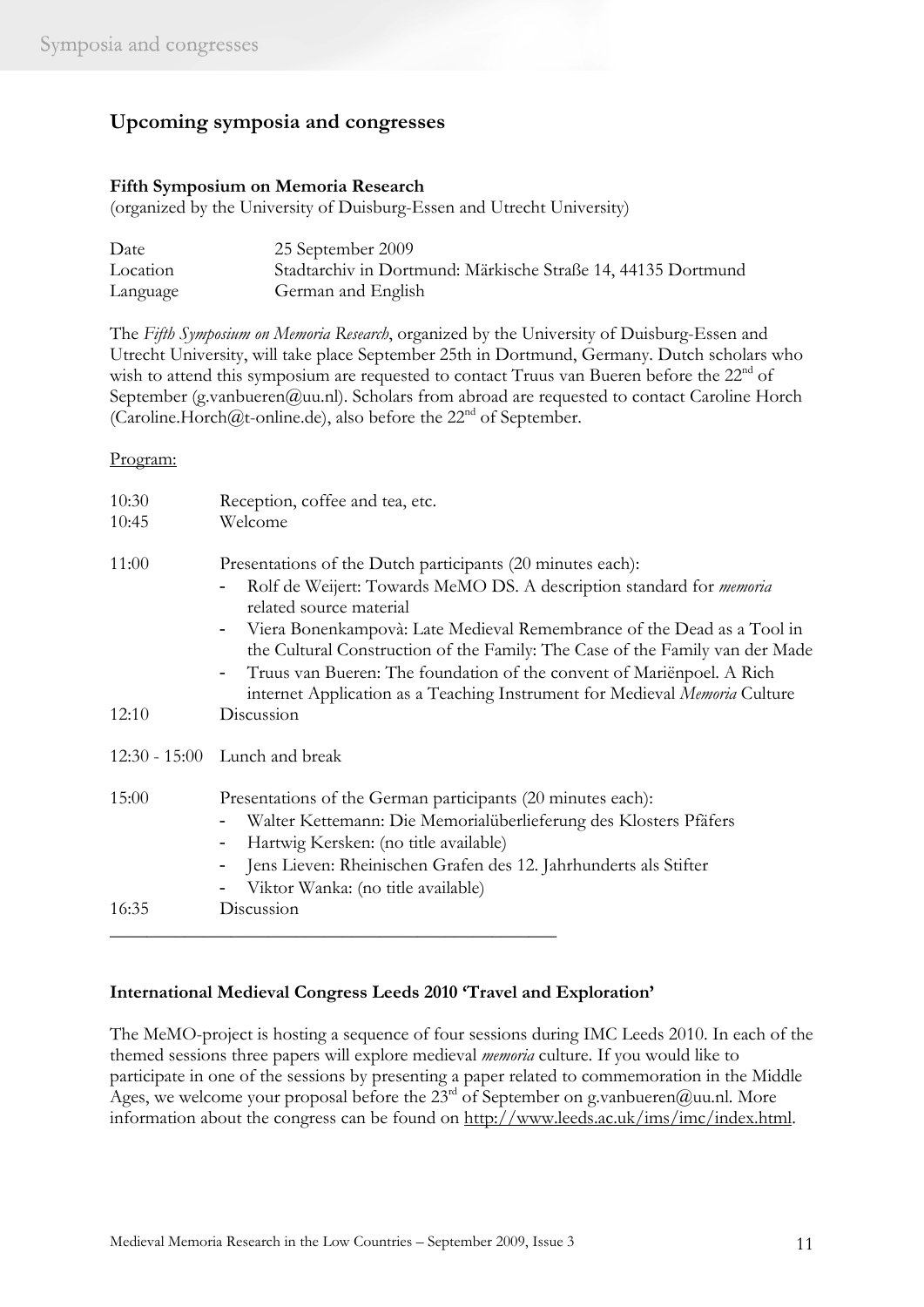Session A. Medieval commemoration: no borders

In the course of three lectures focussed on *memoria* in Western Europe, the Middle East and Asia the differences and similarities between diverse memorial cultures will be explored.

Session B. Medieval commemoration: narrative sources and memorial registers This session will feature papers that concentrate on the written sources related to medieval memorial culture.

Session C. Medieval commemoration: funerary and memorial arts Studies concerning funerary and memorial art, such as tombs, stained glass, altarpieces, effigies, founders' portraits, etcetera, can be presented during this session.

Session D. Medieval commemoration: the MeMO-project

\_\_\_\_\_\_\_\_\_\_\_\_\_\_\_\_\_\_\_\_\_\_\_\_\_\_\_\_\_\_\_\_\_\_\_\_\_\_\_\_\_\_\_\_\_\_\_\_

Last but not least, three papers are given in the light of the MeMO-project, amongst which the presentation of MeMO DS (see MeMO progress report, elsewhere in this newsletter).

**Colloquium on the text edition of:** *Het necrologium van de Sint-Cornelius- en Cyprianusabdij van Ninove. Tekstuitgave van de oudste twee necrologia (1185/1188-1651 en 1652-1694) met inleiding en annotaties.*

With an English Summary: *The two older Necrologia of the Abbey of SS Cornelius and Cyprianus at Ninove (1185/1188-1651 and 1652-1694)*

Edited by Dirk van de Perre

| Date         | 10 October 2009 (3 PM)                                               |
|--------------|----------------------------------------------------------------------|
| Organisation | The City of Ninove and The Public Library of Ninove in collaboration |
|              | with Analecta Praemonstratensia, State Archives in Beveren and the   |
|              | Research Cell Middle Ages of K.U. Leuven                             |
| Location     | Auditorium of the Public Library, Graanmarkt 12, Ninove (Belgium)    |
| Language     | Dutch                                                                |

### Program:

- Welcome, *by the Municipal Councilor of Culture*
- The role of the Journal *Analecta Praemonstratensia* in the research on the history of the Premonstratensian Order, *by Herman Janssens, Secretary of Analecta Praemonstratensia*
- The international context of the research on Memory, *by Prof. Dr. Paul Trio, Coordinator of the Research Cell Middle Ages of the Catholic University of Leuven*
- The archives of the Abbey of Ninove, *by Dr. Eddy Put, Archivist of the State Archives*
- Explanation to the text edition, *by Dr. Dirk van de Perre, Author*

Note:

This text edition has been published in the Journal *Analecta Praemonstratensia,* tomus LXXXIV, 2008, pp. 5-249. This text is also separately available and will be sold at the colloquium for  $\epsilon$  20.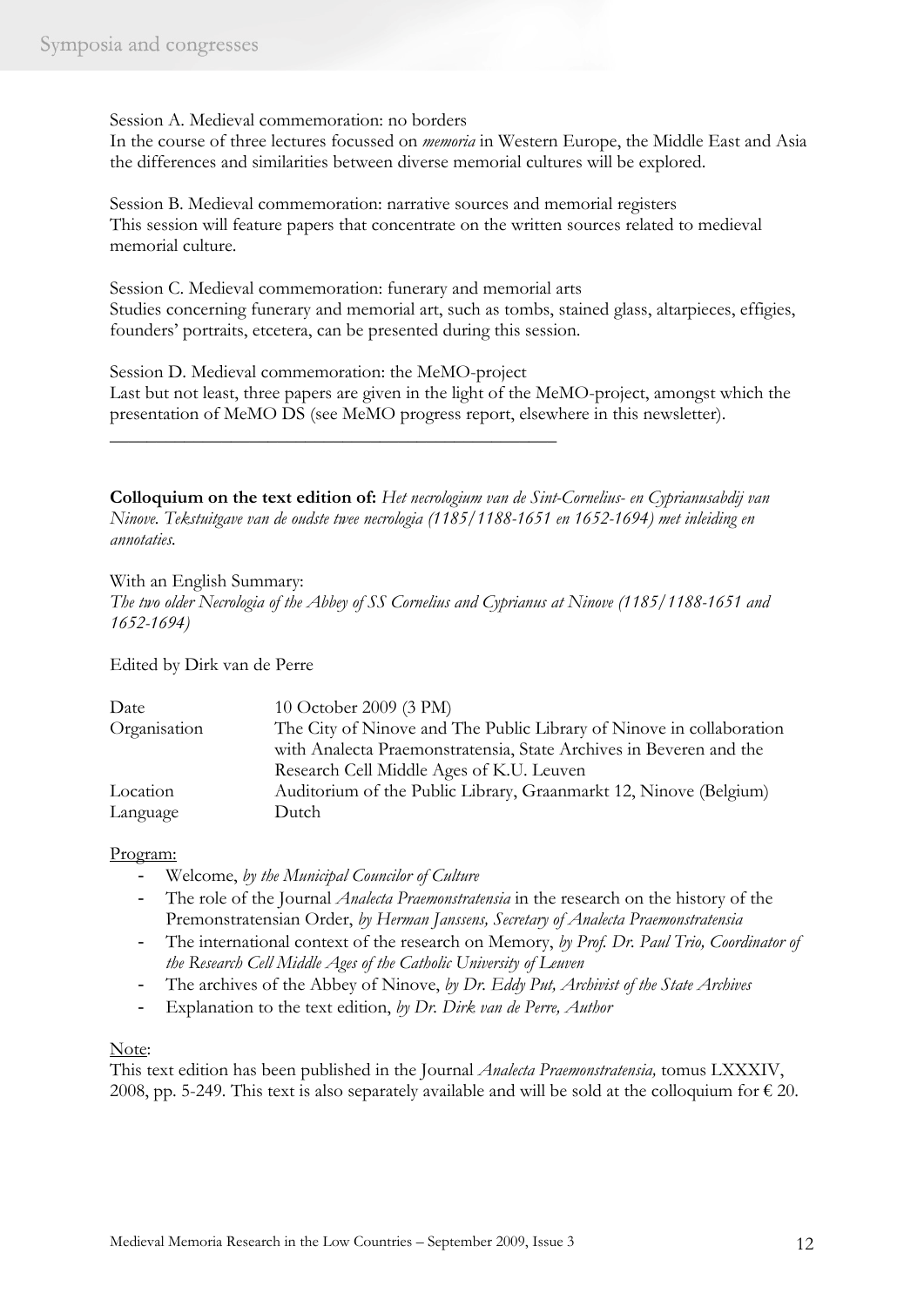Supplemental editions can be ordered at: Praemonstratensia vzw Abdijstraat 1 B-3271 Averbode e-mail: s.mues@abdijaverbode.be

## **The Jesuits of the Low Countries: Identity and Impact (1540 – 1773)**

\_\_\_\_\_\_\_\_\_\_\_\_\_\_\_\_\_\_\_\_\_\_\_\_\_\_\_\_\_\_\_\_\_\_\_\_\_\_\_\_\_\_\_\_\_\_\_\_

| Date         | 3 - 5 December, 2009                                                          |
|--------------|-------------------------------------------------------------------------------|
| Organisation | K.U. Leuven – Faculty of Theology, Institute for the Study of Spirituality,   |
|              | Jesuitica Project & Netherlands Institute of Jesuit Studies (NIJS)            |
|              | Amsterdam                                                                     |
| Location     | Maria Theresiacollege, Sint-Michielsstraat 6, B-3000 Leuven (Belgium)         |
| Description  | International Conference focusing on the Jesuits of the Low Countries         |
|              | (1540-1773), their multiple identities and impact on society, with particular |
|              | emphasis on recent research and newly available methodologies.                |
|              | We hope to bring together junior and senior researchers, from all             |
|              | countries, with a special interest in the Jesuits of the Low Countries (Old   |
|              | Society).                                                                     |
|              | Both ends of the information chain will meet: archivists, librarians, and     |
|              | book historians, on the one hand, and researchers, on the other hand.         |
| Website      | www.jesuitica.be (with downloadable flyer in PDF-format)                      |

From its foundation till its suppression in the eighteenth century, the Society of Jesus had a profound impact on the cultural, religious and political life of the Low Countries. The Jesuits contributed significantly to the shaping of the educational curriculum and to the dialogue with the burgeoning new sciences and the arts. Their pastoral and spiritual methods were equally innovative. Their influence can be measured by their huge number of local vocations and the enormous amount of literature printed in the Low Countries. This conference primarily focuses on these multiple identities of the Jesuits and the way they contributed to developments in the Low Countries.

This conference also sheds light on the largest Jesuitica collection of the world, housed at the Maurits Sabbe Library (Faculty of Theology, K.U. Leuven, Belgium), and the opportunities it creates for research. This collection comprises works from the major former Jesuit libraries in Belgium and the Netherlands.

Since 2004, these volumes are in the process of being described in depth, and the results have been made available to the scientific community thanks to the Jesuitica Project, operating within the Institute for the Study of Spirituality. The website www.jesuitica.be has gained support and appreciation from a score of researchers worldwide. To mark the closing of the first phase of this project, we want to both evaluate the past achievements and look ahead towards the future.

On the occasion of the conference, a new publication will be launched: *Jesuit Books in the Low Countries, 1540-1773*, in which more than fifty scholars deal with a well-balanced selection of books – by and about Jesuits – which belong to the collections of the Maurits Sabbe Library. The book will be a showcase of Jesuitica research-in-action.

At the Maurits Sabbe Library, an exhibit of these books, put within their context, is scheduled to be opened on the first night of the conference. The exhibit will be on display till January 16, 2010.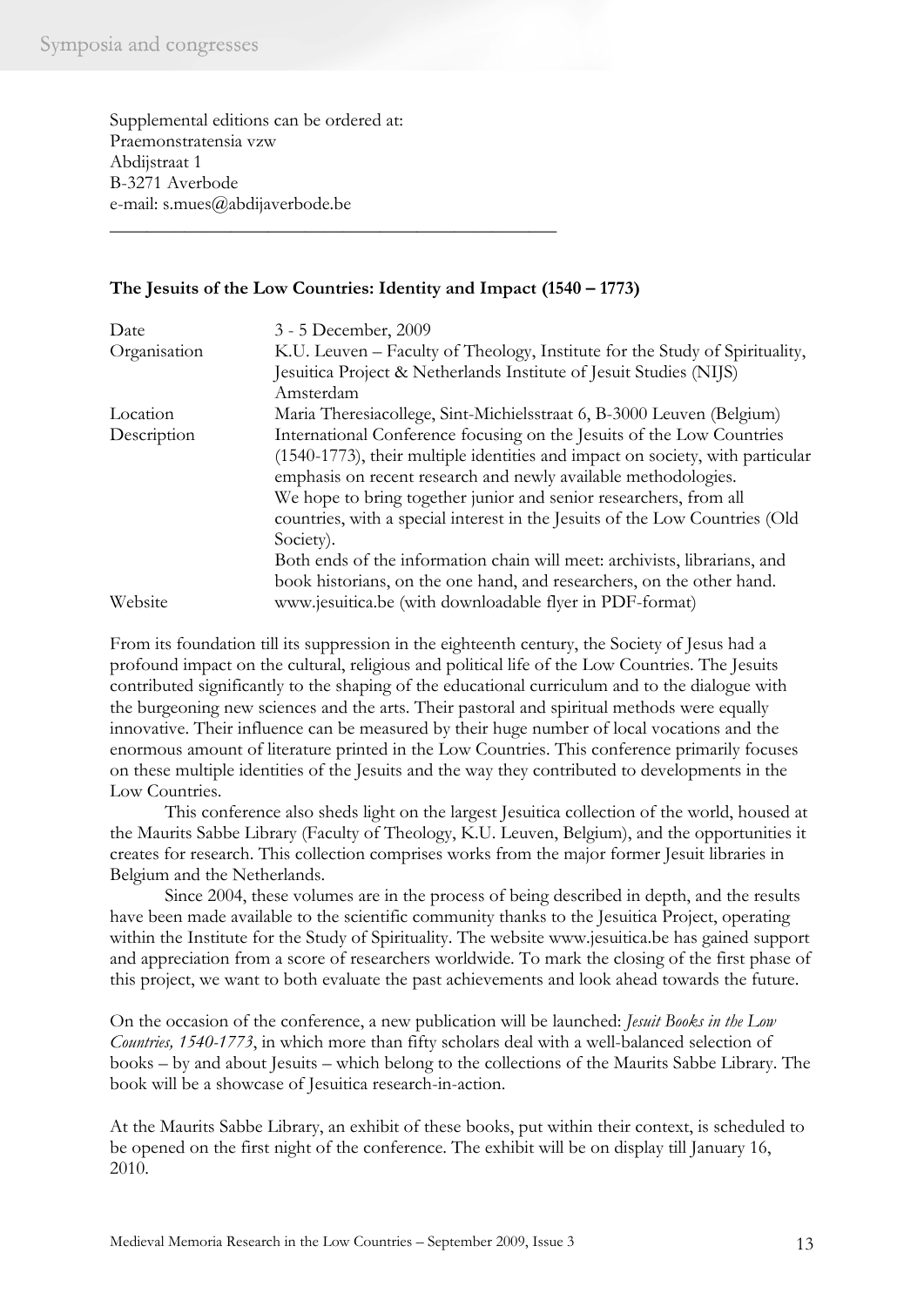### Program:

|                   | Thursday, December 3, 2009                                                                                                                                              |
|-------------------|-------------------------------------------------------------------------------------------------------------------------------------------------------------------------|
| Morning session   |                                                                                                                                                                         |
| 11:00             | Registration – coffee and tea                                                                                                                                           |
| 11:40             | Welcome participants                                                                                                                                                    |
| 11:50             | Rob Faesen S.J. (K.U. Leuven; Universiteit Antwerpen)<br>The Spirituality of the Jesuits in the Low Countries and the Older Mystical Tradition                          |
| 12:40             | Lunch break                                                                                                                                                             |
| Afternoon session |                                                                                                                                                                         |
| 14:00             | Ralph Dekoninck (UCL, Louvain-la-Neuve)<br>The Society of the Spectacle? The Jesuits and the Visual Arts in the Low Countries                                           |
| 14:50             | Short break                                                                                                                                                             |
| 15:00             | Luce Giard (em. CNRS-EHESS, Paris - University of California, San Diego)<br>Jesuit Colleges in the Low Countries and the Writing of the Ratio Studiorum (1540-<br>1620) |
| 15:50             | Coffee and tea                                                                                                                                                          |
| 16:20             | J. Carlos Coupeau S.J. (Pontificia Università Gregoriana, Rome)<br>The Dictionary of Ignatian Spirituality: Sailing across Together                                     |
| 17:10             | Uwe Glüsenkamp (Johannes Gutenberg Universität, Mainz)<br>Jesuits of Central Europe in Portuguese and Spanish America (Seventeenth and<br>Eighteenth Centuries)         |
| Evening session   |                                                                                                                                                                         |
| 20:00             | Paul Begheyn S.J. (Netherlands Institute of Jesuit Studies, Amsterdam)<br>The Jesuits in the Low Countries 1540-1773: Apostles of the Printing Press                    |
|                   | Followed by Book Presentation Ceremonies and                                                                                                                            |
|                   | Opening Exhibit at Maurits Sabbe Library - Reception                                                                                                                    |
|                   | Friday, December 4, 2009                                                                                                                                                |
| Morning session   |                                                                                                                                                                         |
| 09:00             | Registration (for the day)                                                                                                                                              |
| 09:30             | Nicolas Standaert S.J. (K.U. Leuven)<br>Sino-European Displacements: The Circulation of Jesuit Prints between the Low<br>Countries and China                            |
| 10:20             | Harro Höpfl (Essex Business School, Colchester)<br>The Jesuit as Scholar and as Machiavellian: The Jesuits' Reputation in the Low<br><b>Countries</b>                   |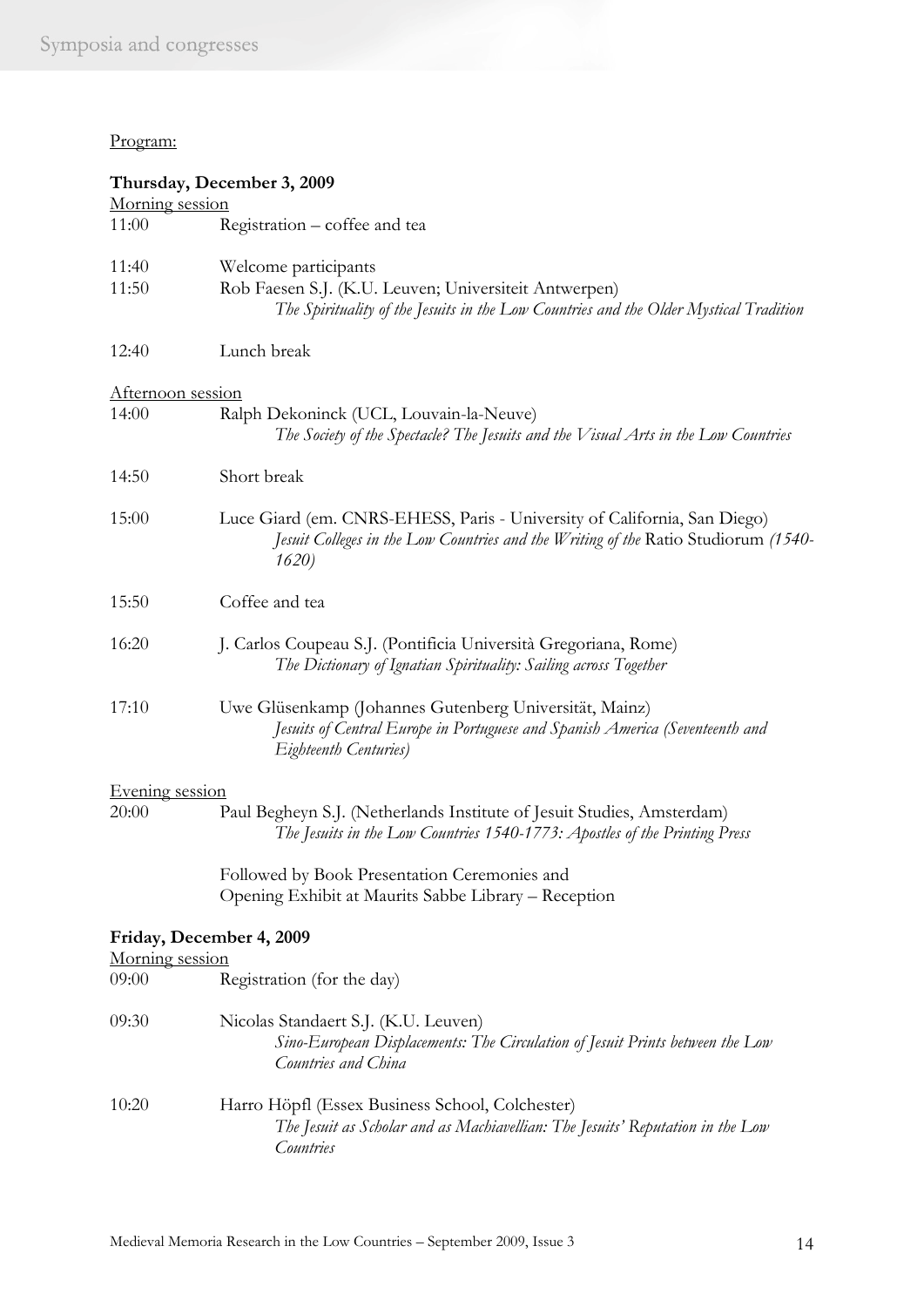| 11:40 | New Ways of Opening up Jesuit and Jesuit-related Archives         |
|-------|-------------------------------------------------------------------|
|       | in the Low Countries                                              |
|       | panel, moderated by Eddy Put (K.U. Leuven; State Archives Leuven) |
|       | • Paul Begbeyn S.I. (Dutch Jesuit Archives Nijmegen)              |

- Paul Begheyn S.J. (Dutch Jesuit Archives, Nijmegen) *The ANSI Archives at Nijmegen*
- Noël Golvers (Ferdinand Verbiest Institute, K.U. Leuven) *The Pre-1777 Bollandist Archives and their Evidence for the Relations between Antwerp and the Jesuit Mission in China*
- Hendrik Callewier (KULAK, Kortrijk) *The Jesuit Archives in Belgian State Archives*
- Jo Luyten (KADOC, K.U. Leuven) *The ABSE Archives at Heverlee*
- Michel Hermans S.J. (BML Archives, Brussels) *The Jesuit BML Archives at Brussels*

#### 13:00 Lunch break

#### Early afternoon session

|       | Presentations with discussions in parallel sessions - Location 1                                                     |
|-------|----------------------------------------------------------------------------------------------------------------------|
| 14:30 | Wim Decock (K.U. Leuven)                                                                                             |
|       | Towards a Jesuit Science of Public and Private Law (1600-1650)                                                       |
| 15:00 | Joep van Gennip (Radboud Universiteit, Nijmegen)                                                                     |
|       | A Converting Society? Apology and Controversy as Instruments of Conversion in the<br>Dutch Republic                  |
| 15:30 | Theo Clemens (Ruusbroecgenootschap, Universiteit Antwerpen)                                                          |
|       | Translation and Identity of a Prayer Book: Das Himmlisch Palm-Gärtlein by<br>Wilhelm Nakatenus in the Low Countries. |
|       | Presentations with discussions in parallel sessions - Location 2                                                     |
| 14:30 | Annick Delfosse (Université de Liège)                                                                                |
|       | The Virgin and Politics: Marian Worship within the Society of Jesus                                                  |
| 15:00 | Maurice Whitehead (Swansea University)                                                                               |
|       | The Jesuit Collegium Sancti Francisci Xaverii in South Wales and its Links with the<br>Low Countries, ca. 1600-1679  |
| 15:30 | Paul Begheyn S.J. (Dutch Jesuit Archives, Nijmegen)                                                                  |
|       | A New Inventory for the Oldest Documents in the Archives of the Dutch Jesuits                                        |
|       | Presentations with discussions in parallel sessions - Location 3                                                     |
| 14:30 | Diederik Lanoye (STCV, Antwerp)                                                                                      |
|       | Short Title Catalogus Vlaanderen & Jesuitica: 'General' vs. 'Specialised' Bibliographical<br>Projects                |
| 15:00 | Nicolas Standaert S.J. (K.U. Leuven)                                                                                 |
|       | Bibliographic Research Database for the Human Sciences: The Chinese Christian Texts<br>Database                      |
| 15:30 | Bernard Deprez & Jan Verkoyen (K.U. Leuven)<br>Which Way www.jesuitica.be?                                           |
| 16:00 | Common break – coffee and tea                                                                                        |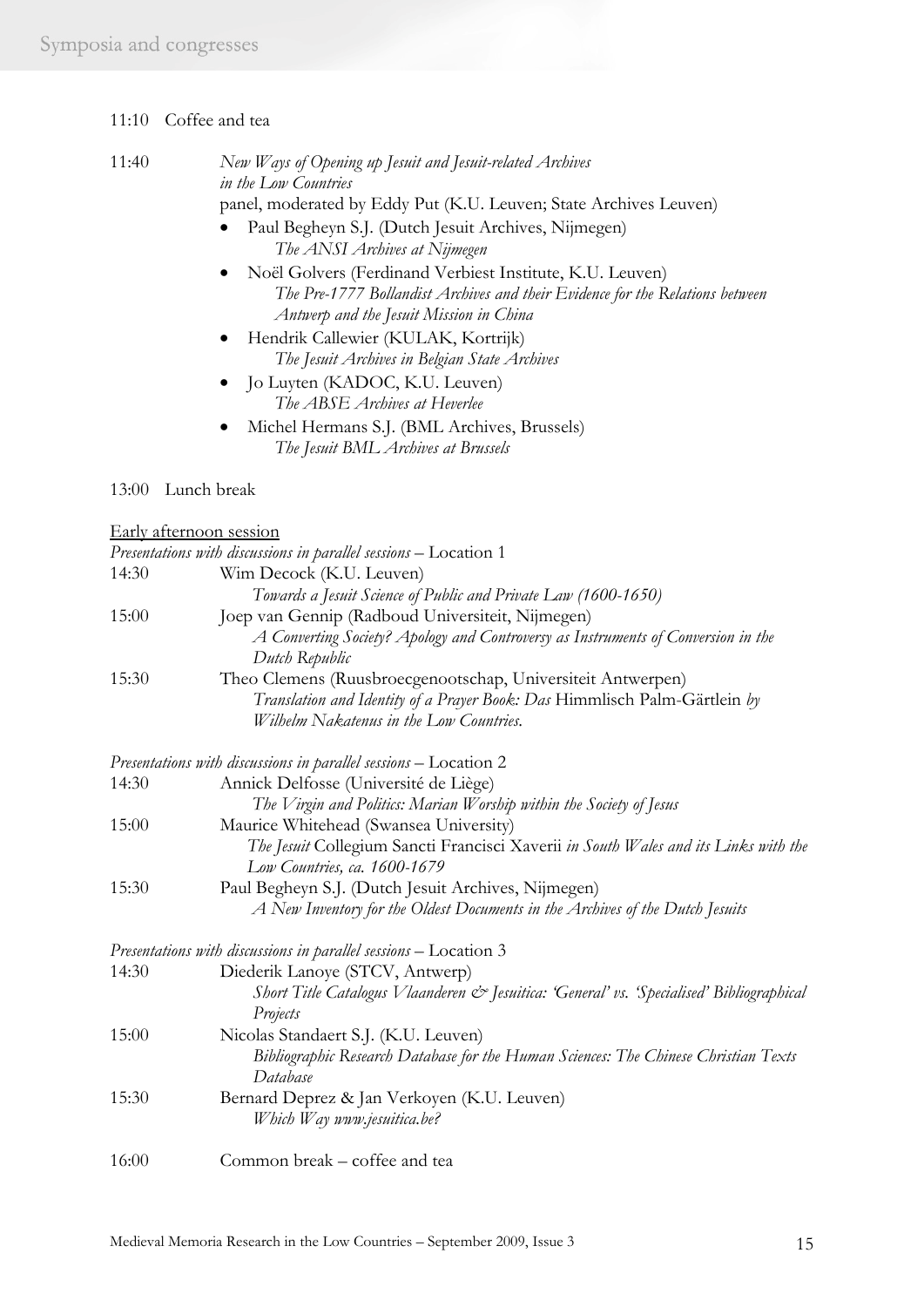| Late afternoon session |                                                                                         |
|------------------------|-----------------------------------------------------------------------------------------|
|                        | Presentations with discussions in parallel sessions - Location 1                        |
| 16:30                  | Goran Proot (Universiteit Antwerpen)                                                    |
|                        | Jesuit Theatre Programmes for Performances in the Colleges of the Provincia Flandro-    |
|                        | Belgica (1575-1773): A Book Historical Approach                                         |
| 17:00                  | Bart Op de Beeck (Royal Library, Brussels)                                              |
|                        | Jesuit Libraries in the Southern Netherlands: Their Eighteenth-Century Holdings and the |
|                        | Dispersion after 1773                                                                   |
| 17:30                  | Paul Dijstelberge (Universiteit van Amsterdam)                                          |
|                        | Initials, Ornaments and Other Typographical Material as Ways to Identify Printers       |
|                        | Presentations with discussions in parallel sessions - Location 2                        |
| 16:30                  | Noël Golvers (Ferdinand Verbiest Institute, K.U. Leuven)                                |
|                        | Reconstructing Western Book Collections in the Jesuit Mission in China (ca. 1650-1750): |
|                        | The Evidence of Book Inscriptions and Testimonia                                        |
| 17:00                  | Gerrit Vanden Bosch (Diocesan Archives, Mechelen)                                       |
|                        | Jesuits in the Dutch Mission (1592-1708)                                                |
| 17:30                  | Paul Begheyn S.J. (Dutch Jesuit Archives, Nijmegen)                                     |
|                        | The Canisius Project: Critical Edition of Unpublished Letters                           |
|                        |                                                                                         |
|                        | Presentations with discussions in parallel sessions - Location 3                        |
| 16:30                  | Anne Spica (Université de Metz; Institut Universitaire de France)                       |
|                        | A Digital Library for Seventeenth-Century Jesuit Books: The Bibliotheca Imaginis        |
|                        | Figuratae                                                                               |
| 17:00                  | Agnès Guiderdoni-Bruslé (UCL, Louvain-la-Neuve)                                         |
|                        | Early Modern Cultural Analysis of the Jesuits: Case-study in Emblematics                |
| 17:30                  | Lien Roggen (K.U. Leuven)                                                               |
|                        | Adriaen Poirters: A Propagator of the Counter-Reformation's Message to a Broad Dutch    |
|                        | Public                                                                                  |
|                        | Saturday, December 5, 2009                                                              |
| Morning session        |                                                                                         |
| 08:30                  | Registration (for the day)                                                              |
| 09:00                  | Geert Vanpaemel (K.U. Leuven; Hogeschool-Universiteit Brussel)                          |
|                        | The Jesuit Mathematicians and the Transmission of Technological Knowledge               |
|                        |                                                                                         |
| 09:50                  | Jan Roegiers (K.U. Leuven)                                                              |
|                        | Awkward Neighbours: The Leuven Faculty of Theology and the Jesuit College (1542-        |

10:40 Common break – coffee and tea

*1773)* 

11:10 Robert A. Maryks (City University of New York) *Jesuits of Jewish Ancestry: A Biographical Dictionary*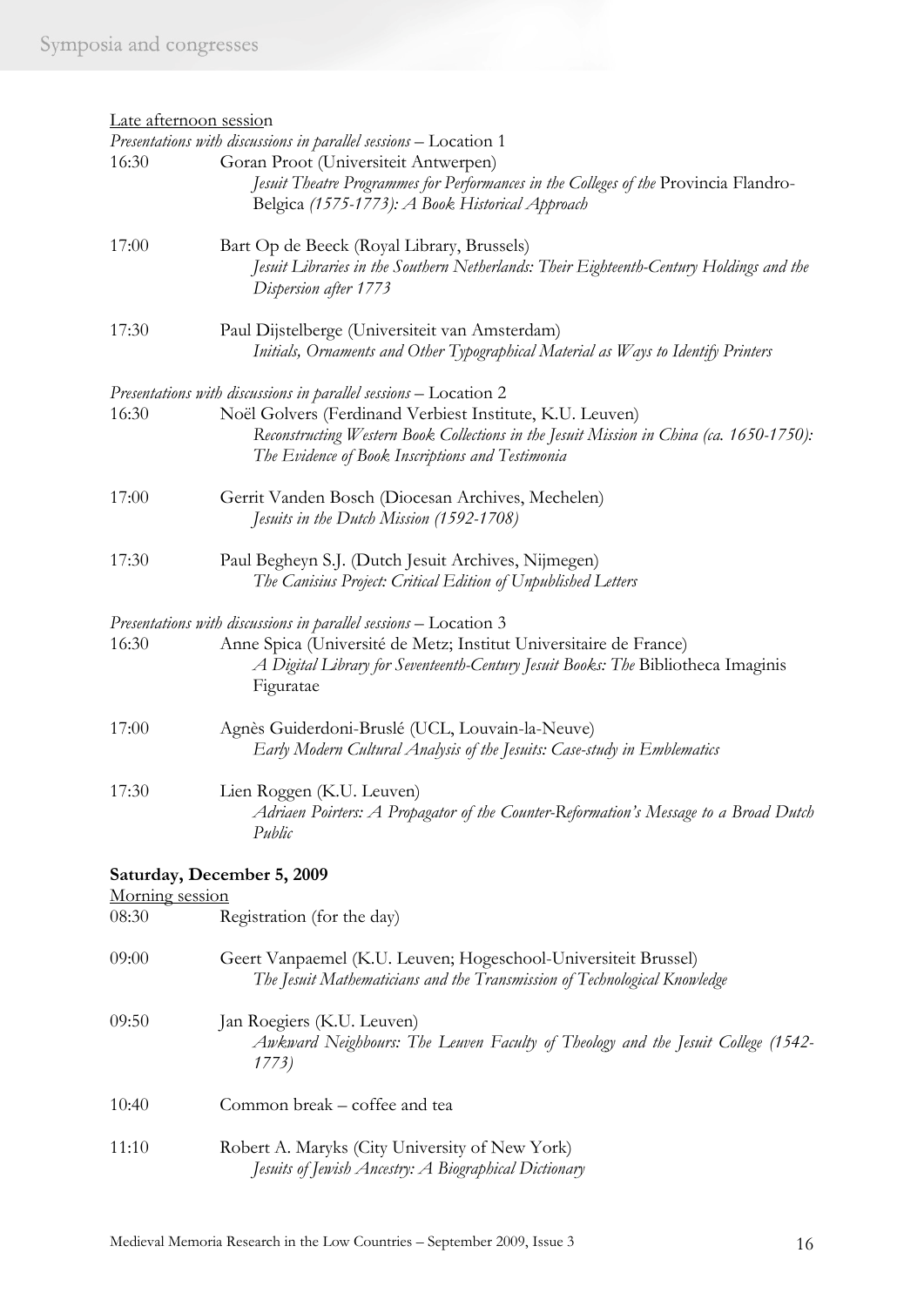| 12:00 | Klaus Schatz S.J. (Philosophisch-Theologische Hochschule Sankt Georgen,<br>Frankfurt $a/M$ )<br>The Writing of the History of the German Jesuits in the New Society |
|-------|---------------------------------------------------------------------------------------------------------------------------------------------------------------------|
| 12:50 | Closing Remarks                                                                                                                                                     |

## **Call for papers: Monuments and Commemoration in Later Medieval and Early Modern Europe**

School of History and Politics, University of Stirling, 10-11 August 2010

\_\_\_\_\_\_\_\_\_\_\_\_\_\_\_\_\_\_\_\_\_\_\_\_\_\_\_\_\_\_\_\_\_\_\_\_\_\_\_\_\_\_\_\_\_\_\_\_

While the study of monumental tombs and religious acts of commemoration in pre-Reformation Scotland have remained remarkably neglected fields of study since the rudimentary antiquarian catalogue of effigies published in 1895 by Robert Brydell, F.S.A., scholars elsewhere in Britain and northern Europe have advanced the study of these themes considerably. There is thus great scope for an inter-disciplinary forum to showcase both the development of tombs and other forms of commemoration on a pan-northern European scale, c.1000-c.1560, and also to focus a variety of comparative and specialist approaches on these key cultural phenomena in a Scottish medieval context. Contributions are invited on any aspect of these themes but with particular emphasis on: tomb style and setting development; changing patterns of lay and ecclesiastical patronage, motive and meaning; family mausoleums, chantries, collegiate churches and urban tomb burial; European artistic, architectural and spiritual influences and connections; ecclesiastical provision, liturgy and ritual; post-Reformation antiquarianism and modern conservation.

**The intention is for this to be an international event - one that looks at Scotland, yes, but**  which sets it into its medieval European context. We want to see what traditions are evolving in the areas with which Scotland has major cultural/economic links and what evidence there is for the permeation of Scotland by those traditions. We are therefore (also) looking to attract papers from people who are working on Low Countries material, and who are discussing purely Low Countries examples and traditions.

Proposals are invited for papers on any aspect of the above topics. Please submit an abstract of up to 300 words to Prof Richard Oram, Dept of History, University of Stirling, FK9  $4LA - \text{rdo1@str.ac.uk} - \text{by 31 October 2009.}$  The language of the conference will be English and all papers should be delivered in English.



Tomb of John, Lord Sempill, Castle Semple Collegiate Church (1504-1513). Photograph by Richard Oram.

\_\_\_\_\_\_\_\_\_\_\_\_\_\_\_\_\_\_\_\_\_\_\_\_\_\_\_\_\_\_\_\_\_\_\_\_\_\_\_\_\_\_\_\_\_\_\_\_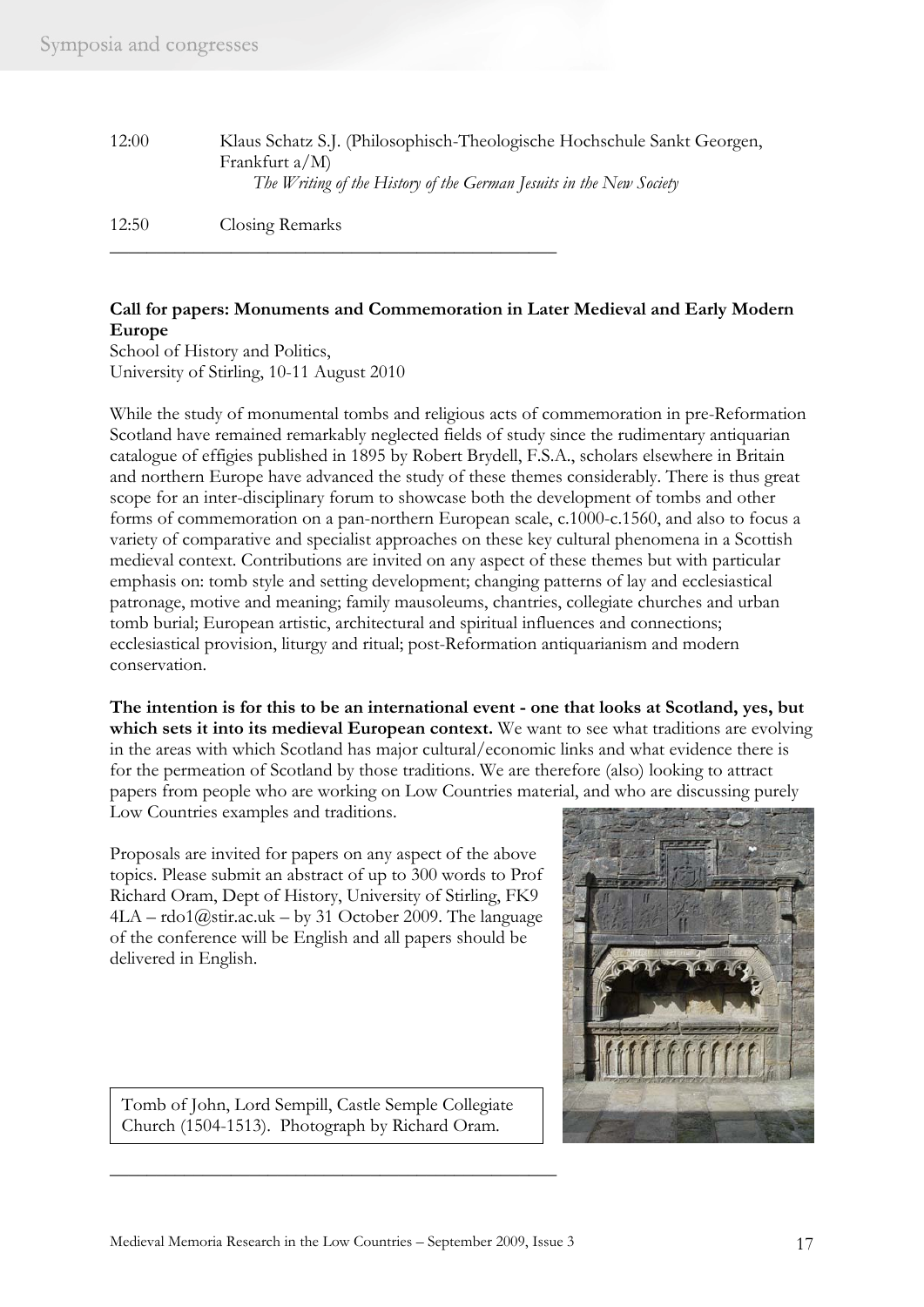# **MeMO progress report**

#### Participants

In May 2009 the MeMO project started. The project group consists of Truus van Bueren and Rolf de Weijert, the general project leader and assistant project leader, Koen Goudriaan and Renée Nip, who will supervise and coordinate the proceedings for several databases, and Rutger Kramer who coordinates and supervises the work for the application by DANS. Also several young scholars were hired:

- Charlotte Dikken, PR manager for the MeMO project.
- Fenna Visser, project leader for the database *Memoria in Beeld / Representations of Memoria*. Fenna will also work on the thesaurus which will be included in the MeMO application.

Two advanced students will do an internship in the project:

- Kim Ragetli will be working on the *memoria* bibliography with Viera Bonenkampová (see elsewhere in this newsletter) and she will make the database *Jeruzalemvaarders in Beeld / Representations of Pilgrims to Jerusalem.* Her main task will however be the preparation – both contents and practical organization – of two symposia.
- Trudi Brink will work on the preparations for the database *Gravestones and Sepulchral Monuments*.

#### MeMO DS

Rolf de Weijert is currently preparing MeMO DS. MeMO DS is a description standard for describing *memoria* related source material, such as the four source types that are central in the MeMO Project (narrative sources, memorial registers, sepulchral monuments and gravestones and memorial paintings and sculptures). The aim is to make an internationally approved standard that can be used by scholars in different countries. In December 2009 and January 2010 several expert meetings will be organized to discuss different aspects of MeMO DS. In April 2010 the Editorial Board, consisting of internationally acclaimed scholars of *memoria* research, will meet to discuss MeMO DS. The standard will be presented at the International Medieval Congress in Leeds in 2010.

#### Symposia

In 2009 and 2010 two symposia will be organized. The first symposium, on *Memoria and interdisciplinarity*, will take place at the end of November or the beginning of December. The second event will be combined with the meeting of the Editorial Board (see MeMO DS) in April 2010. At this symposium we hope to have in-depth discussions about problems and possibilities of *memoria* research. The organizers - Kim Ragetli and Truus van Bueren - aim for small groups of participants to accommodate extensive debate. More information will be available on the MeMO website in October.

#### See also in this Newsletter

- A New Website: *Medieval Memoria Online*.
- *Memoria in beeld/Representations of memoria*.
- *Commemoration in the convent of Mariënpoel: prayer and politics.* A Rich Internet Application.
- *Jeruzalemvaarders in beeld / Representations of pilgrims to Jerusalem*. A new database.
- A request for your aid in the development of a bibliography on medieval *memoria*.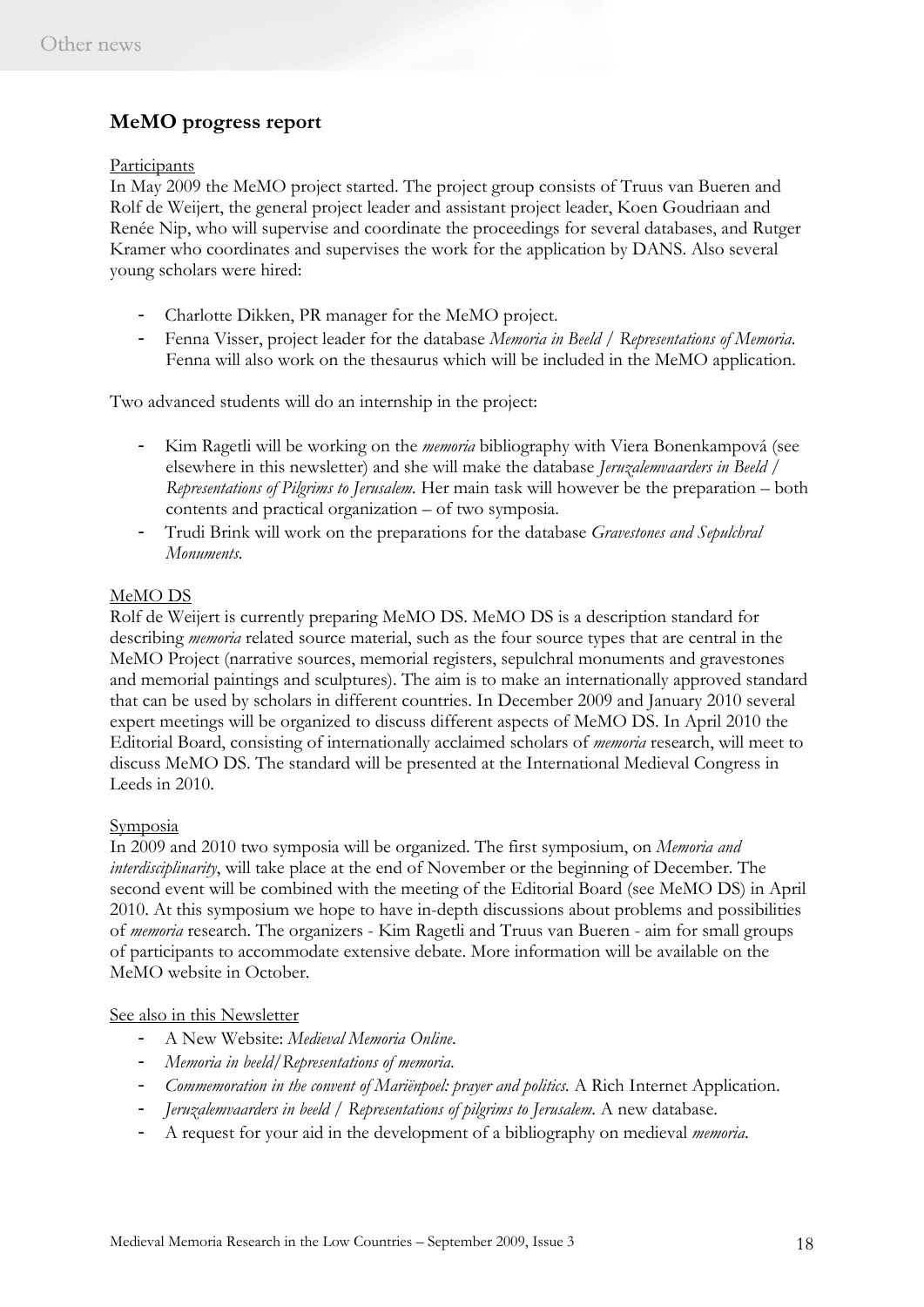### Address MeMO project

Janskerkhof 13 3512 BL Utrecht Room 1.10 Tel. (0031) (0)30 2536164 E-mail address (till further notice): g.vanbueren@uu.nl

Please note that this will be the last progress report in MMR. Progress reports will from now on be published on the new MeMO website.

## **A New Website: Medieval Memoria Online**

\_\_\_\_\_\_\_\_\_\_\_\_\_\_\_\_\_\_\_\_\_\_\_\_\_\_\_\_\_\_\_\_\_\_\_\_\_\_\_\_\_\_\_\_\_\_\_\_

– by Charlotte Dikken, PR manager MeMO project

While MMR offers information on *memoria* research in general for the Netherlands and Belgium, the new website *Medieval Memoria Online* will present specific information on the MeMO project. It will be launched on the internet in October and it will be updated at irregular intervals.

Contents of the website:

- The article on the MeMO project which appeared in the special issue of MMR (May 2009): *Medieval Memoria Online (MeMO): New research possibilities*.
- An agenda.
- Links to websites related to the MeMO project.
- A bibliography with publications of Dutch and Belgian researchers on *memoria*, commemorations practices, death and burial, etc. This bibliography will be updated regularly.

Scholars on the mailing list of MMR will be kept posted on the updates of the website.

## **Memoria in beeld / Representations of memoria**

\_\_\_\_\_\_\_\_\_\_\_\_\_\_\_\_\_\_\_\_\_\_\_\_\_\_\_\_\_\_\_\_\_\_\_\_\_\_\_\_\_\_\_\_\_\_\_\_

– by Fenna Visser, Project leader *Memoria in Beeld / Representations of Memoria*

In August and September *Memoria in Beeld / Representations of Memoria* is being thoroughly updated. The renewed website will contain:

- An improved browser with more systematic search options.
- Better scans for a large part of the works of art.
- Extended introductory texts.
- Links to websites useful for research of memorials.

\_\_\_\_\_\_\_\_\_\_\_\_\_\_\_\_\_\_\_\_\_\_\_\_\_\_\_\_\_\_\_\_\_\_\_\_\_\_\_\_\_\_\_\_\_\_\_\_

To enable non-Dutch scholars to use the website the introductory texts are also in English. Besides a glossary will be included.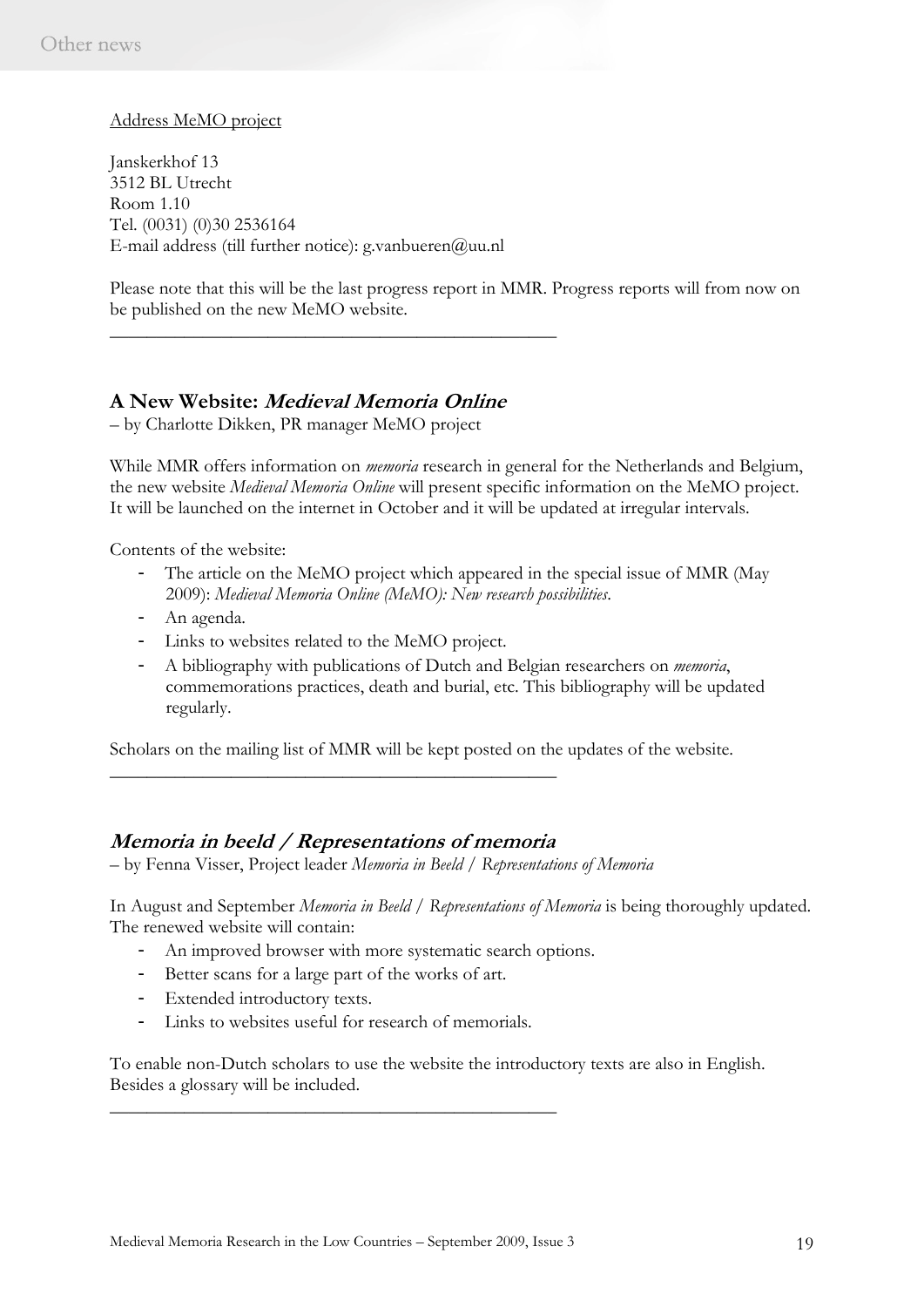# **Commemoration in the convent of Mariënpoel: prayer and politics. A Rich Internet Application** – by Truus van Bueren and Leen Breure

On September 25 the first version of the Rich Internet Application (RIA) *Commemoration in the convent of Mariënpoel: prayer and politics* will be launched on the internet. This interactive application enables students to be introduced to the subject by exploring the subject and discovering the many aspects of medieval *memoria*. Possibly it will also stimulate scholars to take a step further from the research material they are usually working with, and open up to other sources that might help them explore their research subjects more extensively. The convent of Mariënpoel was chosen because from this convent several *memoria* related sources have survived, such as memorial registers (registers of gifts and a necrology), a chronicle and paintings, among which a memorial painting of Boudewijn van Zwieten, the founder of the convent, and his family.

Apart from textual information the RIA contains quality scans of documents and works of art which will enable the user to have a closer look at the presented research material. At a later stage spoken texts and music will be included, because the responsory *Libera me, domine* which the nuns sang at funeral masses has been preserved. The RIA will be a scholarly publication and will therefore be annotated and contain a bibliography.

The authors, Leen Breure and Truus van Bueren, have asked a number of scholars to take part in a usability test, after which the RIA will be finalized. Of course your comments and suggestions are very welcome too.

The application can currently be viewed at: http://www.cs.uu.nl/research/projects/i-cult/CLE/6Memoria/

\_\_\_\_\_\_\_\_\_\_\_\_\_\_\_\_\_\_\_\_\_\_\_\_\_\_\_\_\_\_\_\_\_\_\_\_\_\_\_\_\_\_\_\_\_\_\_\_

there it can't see the south fre na in die illa trementa cuato of p of the the contractor of the contractor 1.1.0.01 s ruiller. néris mdica re or libera cam de m alla per ig \*\*\* he Tre . A poller ... Pre ies illa bies i re dies ralamitatis Tranger in the et milerie dies magna et amara  $10.11$  $2888.$ valde onto ulgrand Leemens fre

The responsory *Libera me, domine,* in the *Agenda mortuorum*, from the convent of Marïenpoel, near Leyden (parchment, end of the fifteenth century, added page on parchment (RAL Kloosterarchieven 887).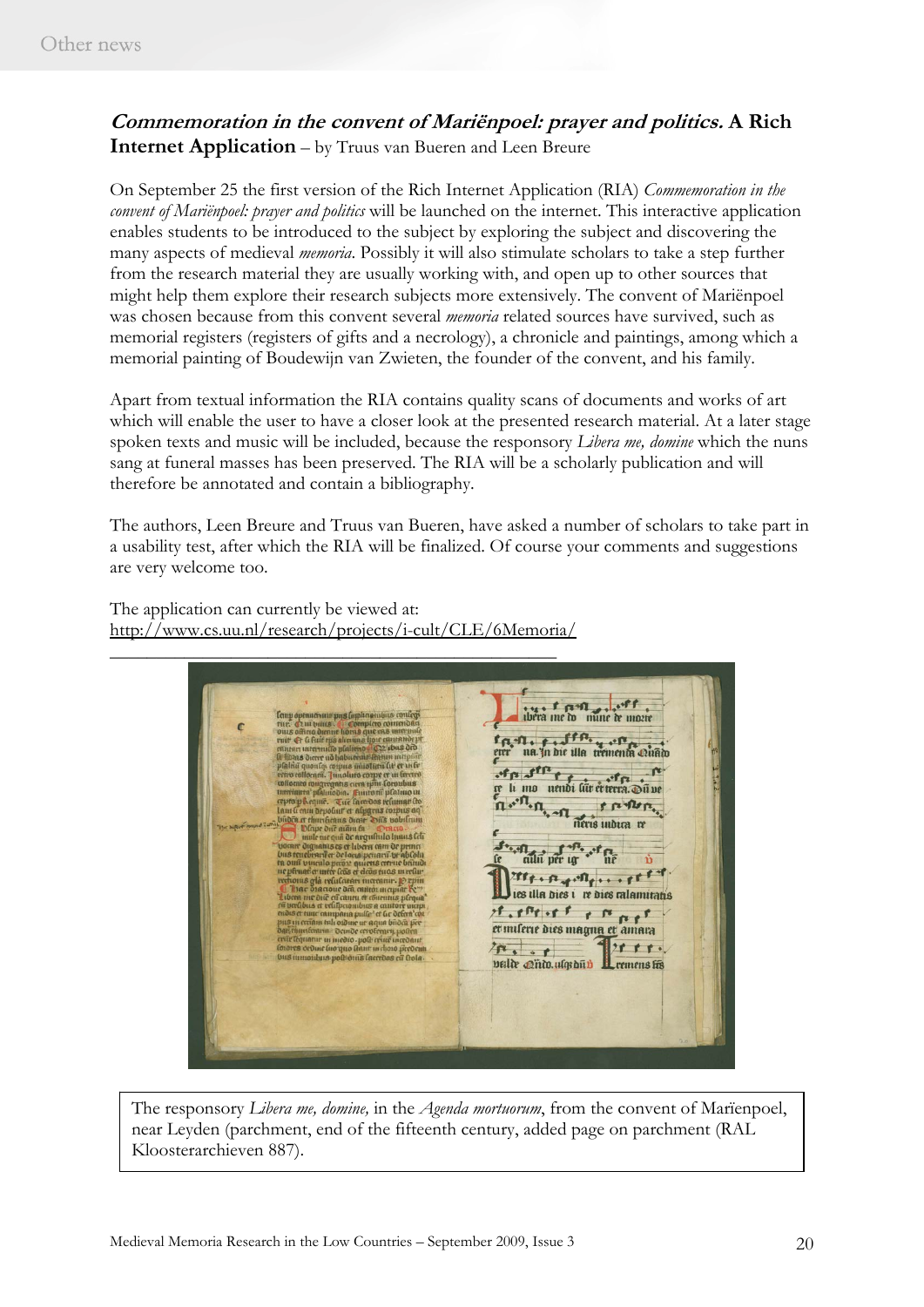# **Jeruzalemvaarders in Beeld / Representations of pilgrims to Jerusalem. A new database**

Several years ago historian Louise van Tongerloo and art historians Maartje van Dijk and Truus van Bueren made an inventory of portraits and memorial paintings with pilgrims to Jerusalem. The tradition of portraying pilgrims to the Holy Land, seems to have been a common phenomenon for the Northern part of the Low Countries. Apart from these 'Dutch' works of art only a few works have been discovered for the Southern Low Countries and the German regions. We are pleased to have an opportunity to make the material available to a wider public of scholars. In the fall and winter of 2009/2020 Kim Ragetli will prepare a database that will be searchable on the internet. As it is closely related to *Memoria in Beeld / Representations of Memoria* the two databases will be linked.

# **Reminder: A request for your aid in the development of a bibliography on medieval memoria** – by Viera Bonenkampová and Kim Ragetli

\_\_\_\_\_\_\_\_\_\_\_\_\_\_\_\_\_\_\_\_\_\_\_\_\_\_\_\_\_\_\_\_\_\_\_\_\_\_\_\_\_\_\_\_\_\_\_\_

Since the early 1990s the study of commemoration has become an important field of research in the Netherlands. With increasing regularity articles and books, dealing with the concept of medieval commemoration are published, exhibitions are staged, conferences and symposia in the Netherlands and abroad are organized, and lectures are published. As a result the number of publications on medieval *memoria* has become so voluminous, that a specialized bibliography is needed. The organizers of the Dutch-German symposium, which is organized twice a year in Germany and the Netherlands by *memoria* researches from the University of Duisburg-Essen and Utrecht University, decided to draw up a bibliography on medieval *memoria* and related subjects. This bibliography is to contain publications by the members of these Dutch-German symposia. The bibliography will be published in the newsletter *Medieval Memoria Research in the Low Countries* (MMR), and will be updated regularly. Because the group of Dutch and Belgian participants and the number of their publications is not that large, we wish to also include publications by nonparticipants in this bibliography.

It would be a great help if you could send a list of your publications and, if possible, also any other all relevant titles of publications on medieval *memoria* and related subjects, to Viera Bonenkampová (v.bonenkampova@let.vu.nl) and Kim Ragetli (K.Ragetli@students.uu.nl).

The first issue of the bibliography will be published on the MeMO website (see MeMO progress report).

# **The Church Monuments Essay Prize**

In 2006 the Church Monuments Society (CMS) launched the biennial Church Monuments Essay Prize of  $f(250)$  with a certificate for the best essay submitted in the relevant year, which was awarded for the first time in 2008. The prize-winning essay on a fifteenth-century epitaph at Saint-Omer Cathedral appeared in vol. 23 of the annual peer-reviewed journal *Church Monuments*, while another entry on two heraldic tombs in Llandaff Cathedral (Wales) is due to be published in vol. 24.

\_\_\_\_\_\_\_\_\_\_\_\_\_\_\_\_\_\_\_\_\_\_\_\_\_\_\_\_\_\_\_\_\_\_\_\_\_\_\_\_\_\_\_\_\_\_\_\_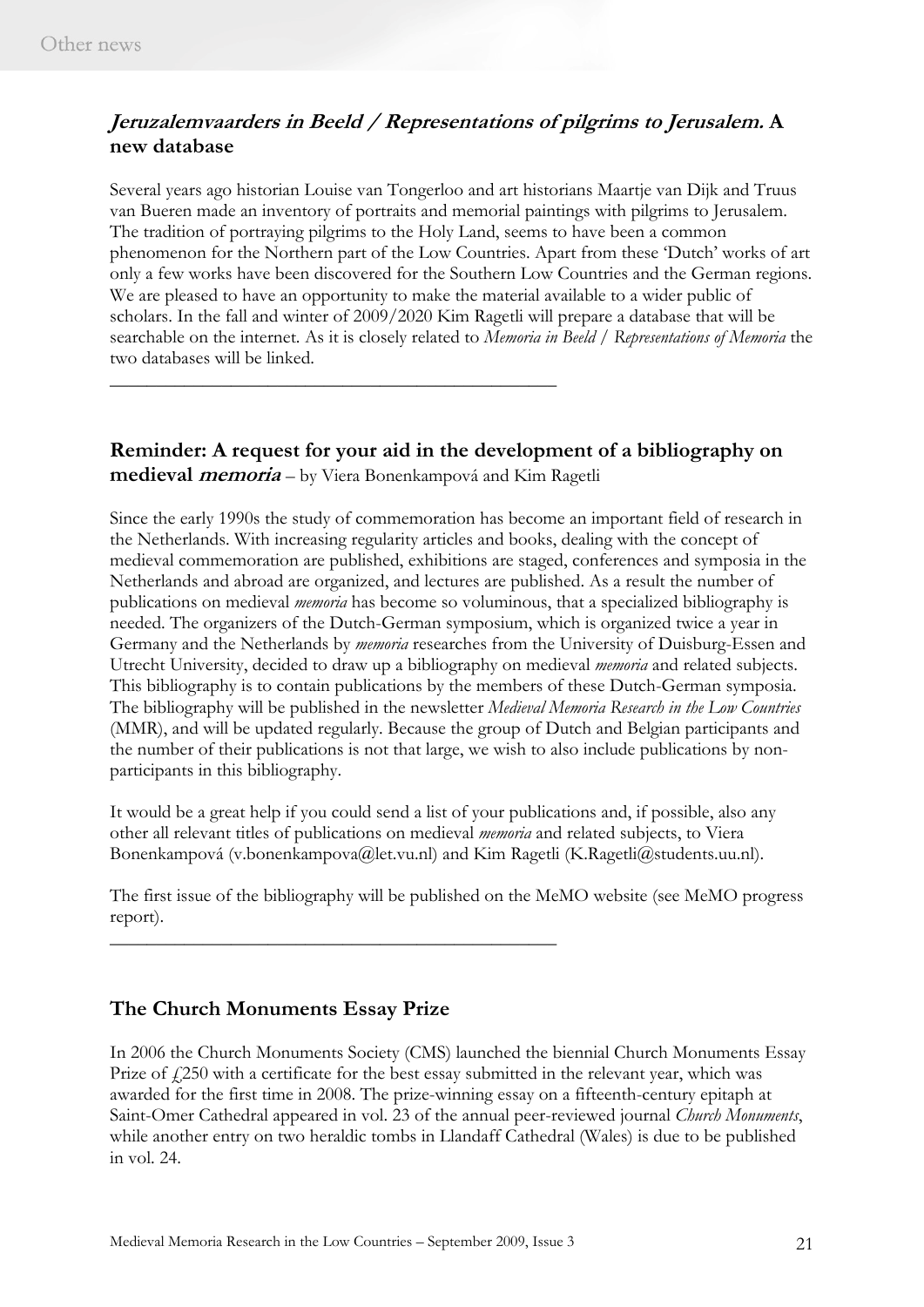The purpose of the CMS Essay Prize is to encourage esp. students and young scholars to research and publish church monuments of all periods **both in Britain and elsewhere**. The length (including endnotes) shall not exceed 10,000 words and a maximum of 10 illustrations. Essays may be historical, art historical, genealogical but also literary in their approach (e.g. epitaphs), and international contributions are especially welcome. The contents of earlier volumes of the journal (with abstracts of articles) may be viewed on the CMS website.

 The competition is only open to those who have not previously published in the journal *Church Monuments*. The next deadline for entries to the next round of the CMS Essay Prize competition is **1 January 2010**. More information about the journal, the Prize, rules and guidelines can also be found on the CMS website www.churchmonumentssociety.org or by contacting the Journal Editors Dr Kerry Bristol (k.a.c.bristol@leeds.ac.uk) or Dr Sophie Oosterwijk (so4@le.ac.uk).

\_\_\_\_\_\_\_\_\_\_\_\_\_\_\_\_\_\_\_\_\_\_\_\_\_\_\_\_\_\_\_\_\_\_\_\_\_\_\_\_\_\_\_\_\_\_\_\_

**Commemoration and Community in City Churches** – Christian Steer (announcing a session of the 10th International Conference on Urban History in Ghent, 1st - 4th September 2010 - http://www.eauh2010.ugent.be/)

Medieval European cities, despite their myriad differences, all possessed a multitude of churches ranging from the individual parish churches, through those of the mendicant orders, to the great cathedral churches - all of which were accessible to their populace and visitors alike. Increasingly, study of these urban churches is departing from the traditional viewpoint of institutional histories, considering each in isolation, to instead recognize their role in the lives of individuals, and indeed in the lives of their communities. Amongst these uses of urban churches was a feature common to all human societies, the commemoration of the dead.

Commemoration, while always acknowledged in historical work - most visibly through the existence of tombs - has only recently been seen as community history, most famously in the work of Oexle, who places it at the heart of the creation of Tonnies' *gemeinschaft*. This can take many forms, which can be summarised as 'commemoration of the spirit, and of the stone.'

Research on all of these aspects of commemorative activity in medieval churches is ongoing throughout Europe, including in the work of the Monumental Brass Society, Church Monument Society in Britain and the Medieval Monument Research project in the Netherlands. Yet comparison and collation of insights between them has seldom been achieved. This session invites scholars to bring together current research into the "spiritual" function of commemoration, such as papers on fraternities, bede rolls and anniversary/obit services, and also the "stone" and in particular the physical marker of the funerary tomb, inscription and chantry chapel. It is intended that this session will bring together scholars from across Europe to share differing forms of medieval commemoration throughout the continent, and to highlight the valuable shared experiences with the aim of stimulating further research drawing upon this wider context.

#### Session info:

| Organisers: | Christian Steer (Royal Holloway, University of London)    |
|-------------|-----------------------------------------------------------|
|             | Justin Colson (Royal Holloway, University of London)      |
| E-mail:     | $i$ .colson@rhul.ac.uk                                    |
| Session ID: | S32 (http://www.eauh2010.ugent.be/sessions?sess_code=S32) |
|             |                                                           |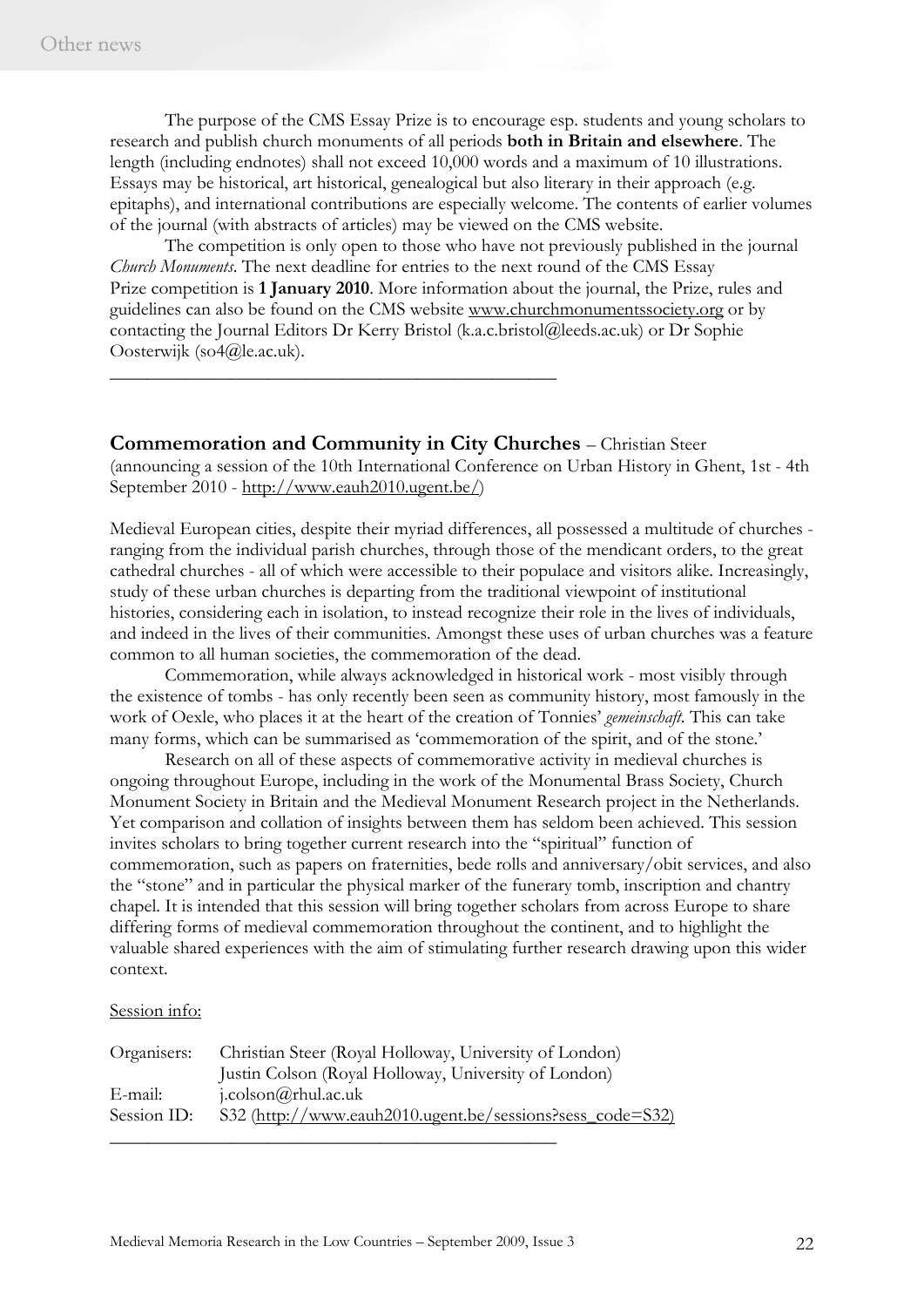## **Work in progress: watersheds in Dutch memorial culture** – by Kees Kuiken

To me as a historian and a sinologist, the apparent universality of memorial culture in East and West has been of particular interest. My doctoral dissertation 'The Other Neng' (Groningen 2002) is about the topographical and hagiographical contexts of the veneration of an early Medieval 'ancestor' of the zen (or *chan*) lineage of Chinese Buddhism. Ancestral metaphors have indeed been an important *topos* in the legitimization of spiritual authority among Chinese Buddhists (and also among Taoists). For some time in the early Middle Ages, a network of Buddhist and Taoist monasteries played a pivotal role in the memorial culture of the Imperial House - not unlike the *Reichsabteie* in Early Medieval Latin Europe. A detailed comparative study of these political-spiritual traditions would require funding on a scale that appears unavailable at this time.

For practical reasons, my research is now focusing on western memorial culture. I have published case studies on the memorial and funeral cultures of two medieval elite networks in the Low Countries: the network around St. Liudger (d. 815) and the sponsoring network of the earliest Norbertine foundations in the Netherlands. In terms of material culture, the use of monolithic sarcophagi in the latter has my special attention. How was the distribution of these mostly anonymous objects related to the memorial culture of the Ottonian-Salian era? Were they an expression of the *renovatio imperii*-ideology of the Ottonians and Salians? And why did the use of sarcophagi become obsolete shortly after the Salians died out? I intend to write an article, or a monograph, on the political, ideological and economic correlates of this 'Salian sarcophagi culture'.

The formulation of my third question suggests that the end of Salian rule may indeed have been one of a series of revolutions, or, to use a rather local metaphor: watersheds, in the memorial culture of Dutch elites. The iconoclastic fury of 1566, followed by the secularization of monasteries and most memorial foundations in the Northern Netherlands between 1580 and 1600, is the best known among these watersheds. Yet the French-inspired 'Batavian Revolution' of 1795 also profoundly changed perceptions and practices of elite funeral and memorial cultures. As I have noticed in a recent essay on the funeral culture of nineteenth- and twentieth-century elites in Friesland, the nineteenth century inspired a national funeral culture, while the twentieth century, especially in that province, produced regional variants of elite burial and memorial practices.

Among my current projects is a diachronic study of the memorial culture in one particular Dutch area: Het Bildt in Friesland. Since its reclamation in 1505 by a network of investors from the western Netherlands, this polder has been a linguistic enclave in the predominantly Frisianspeaking countryside. A local elite network can be identified from the 1550s on. Until 1600, they were still largely oriented on the western provinces ('Holland' proper). Protestantism and 'Batavian' Patriotism, the driving forces behind the revolutions of 1566 and 1795 respectively, both had early and substantial followings among these local 'gents'. The several transformations of their memorial culture, and their collective memory in general, have been the subject of a series of essays in historical and genealogical publications under the title: *Van Steven tot Rembrandt: beelden en zelfbeelden van Het Bildt 1505-2006* (a Steven has been labeled the 'common ancestor' of the early western immigrants).

Memorial culture is obviously a manifestation of collective memory and hence closely related to what historical anthropologists have studied as 'mentalities' and/or 'social identities'. The clanlike self-perception of the nineteenth-century elite in Het Bildt is a good point in case. Yet in our research of Medieval memorial cultures, social identities can only be (re)construed to the degree